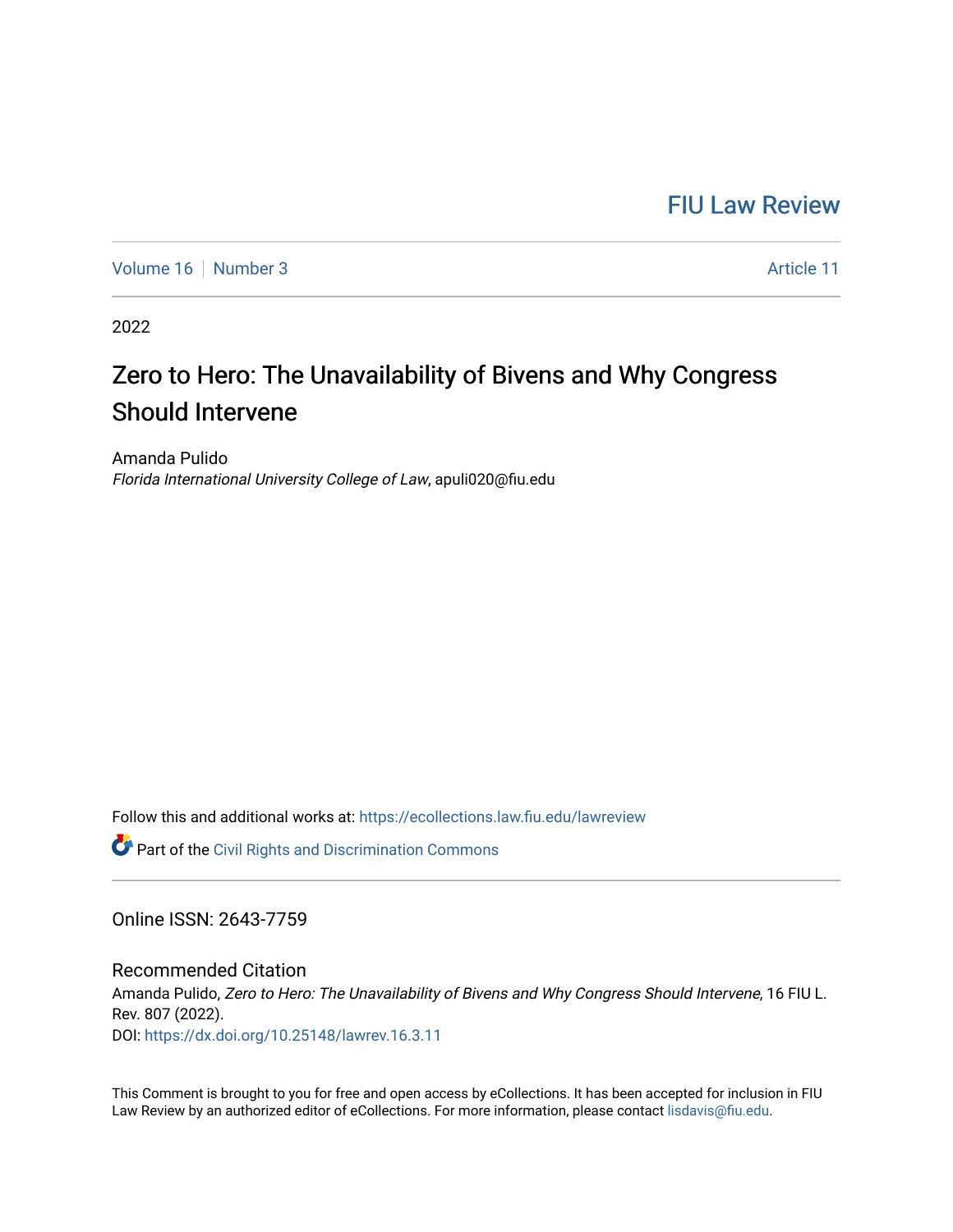## **ZERO TO HERO: THE UNAVAILABILITY OF BIVENS AND WHY CONGRESS SHOULD INTERVENE**

*Amanda Pulido*<sup>\*</sup>

#### **ABSTRACT**

In *Bivens*, the Supreme Court held that although 42 U.S.C. § 1983 is silent as to its application to federal agents, the plaintiff had an implied cause of action against federal agents for violation of his constitutional rights. Since this decision, the Court has heavily narrowed the implied *Bivens* cause of action and punted the decision to Congress to codify a cause of action against federal agents. As the law currently stands, plaintiffs must overcome a confusing framework that conflates constitutional merits with whether a cause of action exists, affords extreme deference to executive decisions, and is presumptively unavailable. In June of 2020, federal agents were deployed to cities throughout the United States to end recurring protests against police brutality and systemic racism. Federal agents used excessive force to remove protestors, resulting in several lawsuits. However, because of *Bivens*' narrow application, a remedy is unavailable. In contrast, the plaintiffs could sue if officers acting under color of state or local law had used excessive force, using  $\S$  1983 as a vehicle to remedy their injuries. Whether an agent acts under color of state or federal law should not be the determining factor in deciding whether a remedy is available. This comment will discuss the flaws in the current *Bivens* framework, recognizing why a codified *Bivens* is necessary. Further, this comment will address how a codified *Bivens* would look, analyzing: who could be sued, for what rights a codified *Bivens* would apply, and how a codified *Bivens* would interact with other areas of civil rights law.

<sup>\*</sup> J.D. 2022, Florida International University College of Law. I would like to thank Professor Howard Wasserman for his guidance and feedback throughout this process, and the FIU Law Review for their contributions. A special thank you to my parents, Carol and Richard Pulido, for always believing in me; to my brother for being my right hand; and to my family for their continued support and encouragement. This Comment is dedicated to my aunts, Jennifer Yunes and Zarina Rohrs, whose support and encouragement I miss the most.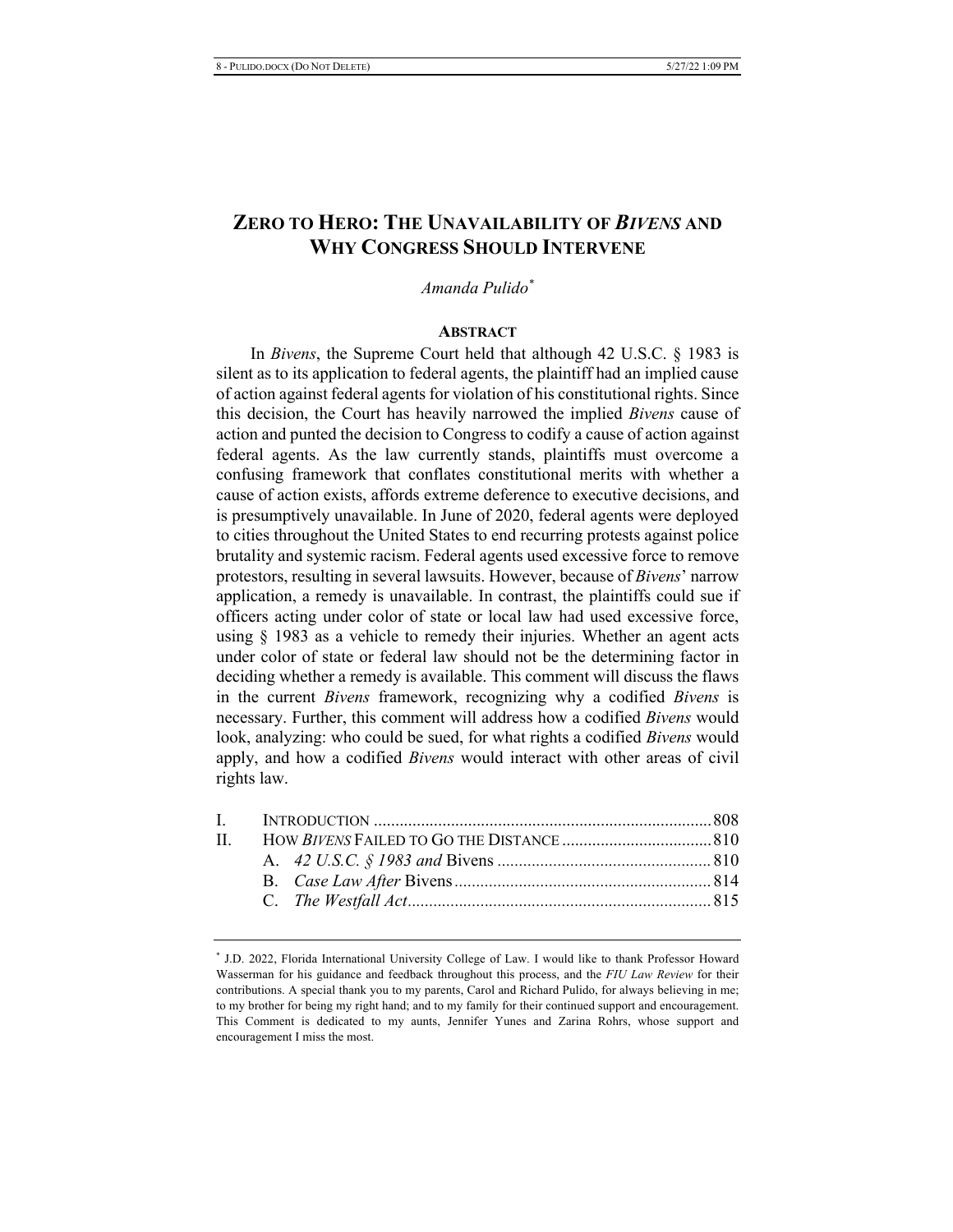| III.     |                                                      |  |
|----------|------------------------------------------------------|--|
|          |                                                      |  |
|          |                                                      |  |
| $IV_{-}$ |                                                      |  |
|          |                                                      |  |
|          |                                                      |  |
|          |                                                      |  |
|          |                                                      |  |
|          |                                                      |  |
|          |                                                      |  |
| V.       | CONCLUSION: HOW WOULD A CODIFIED BIVENS IMPACT CIVIL |  |
|          |                                                      |  |
|          |                                                      |  |

#### $\mathbf{L}$

In the Summer of 2020, the killings of Ahmaud Arbury,  $^1$  George Floyd,  $^2$ Breonna Taylor,<sup>3</sup> and more<sup>4</sup> by law enforcement caused a ripple effect throughout the nation, as Americans began to protest police brutality and the injustices minorities face.<sup>5</sup> Protests demanding more from law enforcement officials<sup>6</sup> occurred in every major city: some peaceful,<sup>7</sup> others not. On June 1, 2020, unidentified federal agents deployed riot tactics to end a peaceful protest in Lafayette Square.<sup>8</sup> Demonstrators were protesting several injustices that plagued the nation and were instead met with an illustration of the problem. Federal agents tear-gassed and violently removed

<sup>&</sup>lt;sup>1</sup> Ahmaud Arbery: What You Need to Know About the Case, BBC NEWS (Nov. 22, 2021), https://www.bbc.com/news/world-us-canada-52623151.

<sup>&</sup>lt;sup>2</sup> Bill McCarthy, The Death of George Floyd: What You Need to Know, POLITIFACT (May 29, 2020), https://www.politifact.com/article/2020/may/29/death-george-floyd-what-you-need-know/.

<sup>&</sup>lt;sup>3</sup> What Happened to Breonna Taylor?, WALL ST. J. ONLINE (Oct. 2, 2020), https://plus.lexis.com/api/permalink/be216ee8-8a45-4288-a499-19ace4f3ea47/?context=1530671.

<sup>&</sup>lt;sup>4</sup> George Floyd: Timeline of Black Deaths and Protests, BBC NEWS (Apr. 22, 2021), https://www.bbc.com/news/world-us-canada-52905408.

<sup>&</sup>lt;sup>5</sup> See Alex Altman, Why the Killing of George Floyd Sparked an American Uprising, TIME MAG. (June 4, 2020, 6:49 AM), https://time.com/5847967/george-floyd-protests-trump/.

<sup>&</sup>lt;sup>6</sup> See Martin Austermuhle, *Here's What Black Lives Matter D.C. Is Calling for, and Where the* City Stands, NPR (June 9, 2020), https://www.npr.org/local/305/2020/06/09/872859084/here-s-whatblack-lives-matter-d-c-is-calling-for-and-where-the-city-stands.

*f* See Sanya Mansoor, 93% of Black Lives Matter Protests Have Been Peaceful, New Report Finds, TIME MAG. (Sept. 5, 2020, 11:47 AM), https://time.com/5886348/report-peaceful-protests/.

<sup>&</sup>lt;sup>8</sup> Tom Gjelten, Peaceful Protesters Tear-Gassed to Clear Way for Trump Church Photo-Op, NPR (June 1, 2020, 11:50 PM), https://www.npr.org/2020/06/01/867532070/trumps-unannounced-churchvisit-angers-church-officials.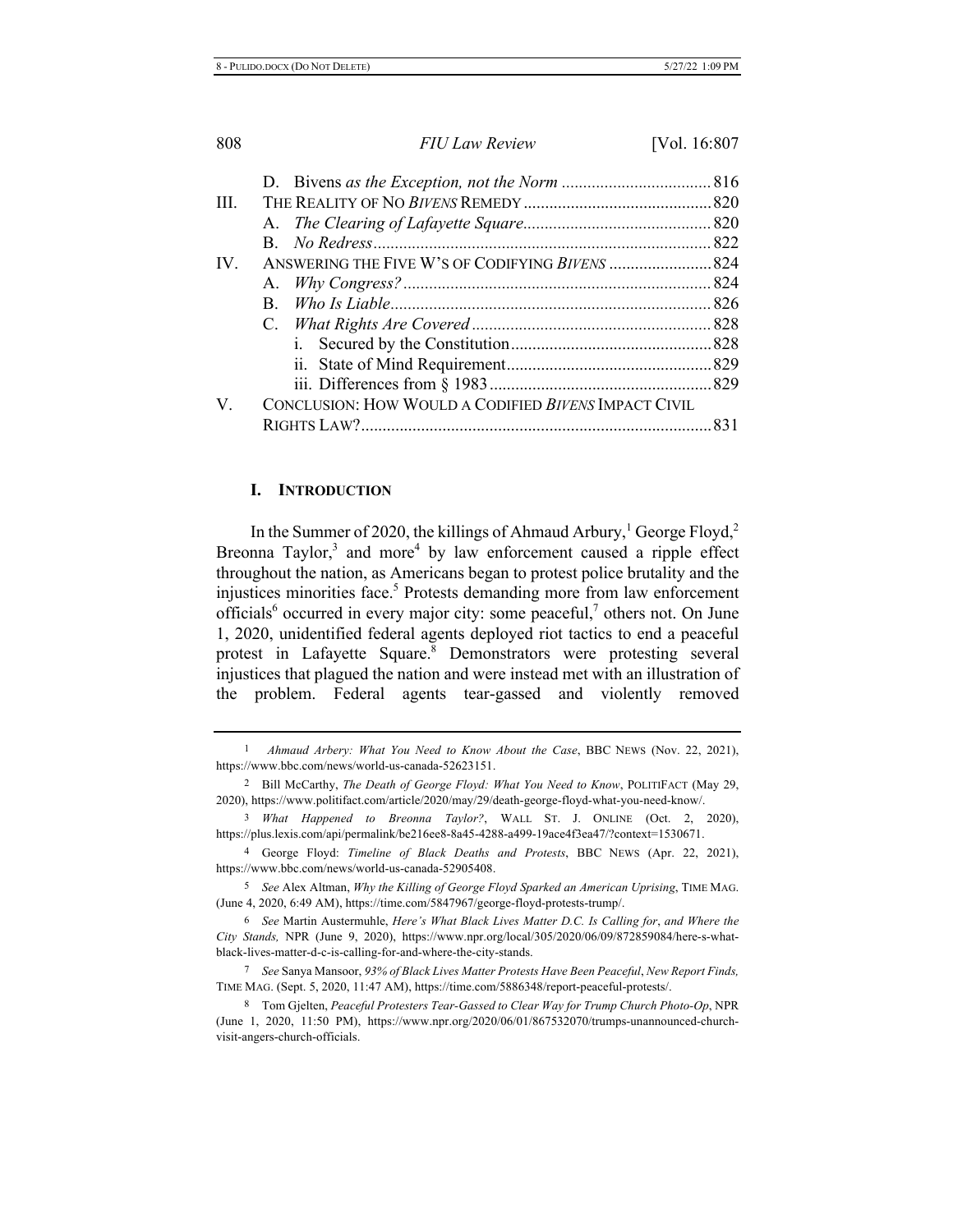demonstrators.<sup>9</sup> The Washington D.C. chapter of the American Civil Liberties Union ("ACLU")-on behalf of Black Lives Matter D.C. and the citizens injured—immediately filed suit against Attorney General Barr, the unidentified federal agents, and other federal officials.<sup>10</sup>

The District Court for the District of Columbia dismissed all of the plaintiffs' claims against federal officials, finding that no remedy was available to the plaintiffs.<sup>11</sup> If state or local officials had violated one of these citizens' constitutional rights, a claim could be established through 42 U.S.C. § 1983, which provides redress for constitutional violations committed by officials acting under color of state law.<sup>12</sup> However, no federal counterpart currently exists, and because federal agents violated these Americans' rights, it will be difficult for these citizens to receive any remedy.

In *Bivens*, the Supreme Court recognized an implied cause of action through  $\S$  1983 against federal officials for a violation of an individual's constitutional rights.<sup>13</sup> Since then, the Court has expressed its hesitation towards extending *Bivens* further, in fear of legislating from the bench.<sup>14</sup> Thus, the current state of the *Bivens* doctrine provides a very limited opportunity for redress and requires plaintiffs to follow a very confusing framework.<sup>15</sup> In the Court's most recent *Bivens* decisions, the Court emphasized that extending *Bivens* was a "disfavored' judicial activity,"<sup>16</sup> and hinted that if the Court's past *Bivens* decisions had been decided by the current Court, the Court would reject those claims.<sup>17</sup> A codified *Bivens* is therefore necessary to hold federal officials accountable and provide a right to redress to individuals whose constitutional rights were violated by a federal agent or agency.

This comment will address the unavailability of redress from constitutional violations by federal officials, the need for Congress to codify Bivens, and what a codified Bivens would look like. Section II of this comment will provide a brief background of  $\S$  1983 and the development of

- 14 See infra Part II.
- 15 *See infra Part II.*
- 16 Ziglar v. Abbasi, 137 S. Ct. 1843, 1857 (2017).
- 17 Hernandez v. Mesa, 140 S. Ct. 735 (2020).

 $9$  *Id.* 

<sup>10</sup> Plaintiff's Complaint, Black Lives Matter D.C. v. Trump, No. 1:20-cv-01469 (D.D.C. June 4, 2020).

<sup>11</sup> Memorandum Opinion at 9, Black Lives Matter D.C. v. Trump, No. 1:20-cv-01469 (D.D.C. June 21, 2021) ("[T]he *Bivens* claims must be dismissed because an extension of the *Bivens* remedy to this 'new context' is unwarranted.") (citing Ziglar v. Abbasi,  $137$  S. Ct. 1843, 1859 (2017)).

<sup>12</sup> See 42 U.S.C.S. § 1983 (2020); see also Martin A. Schwartz, *Excessive Force Claims Against* Federal Officers, 264 N.Y. L. J., at 1 (2020) (discussing the disparities between  $\S$  1983 and the lack of a federal counterpart, and the history of the Bivens doctrine).

<sup>13</sup> Bivens v. Six Unknown Named Agents of Fed. Bureau of Narcotics, 403 U.S. 388 (1971).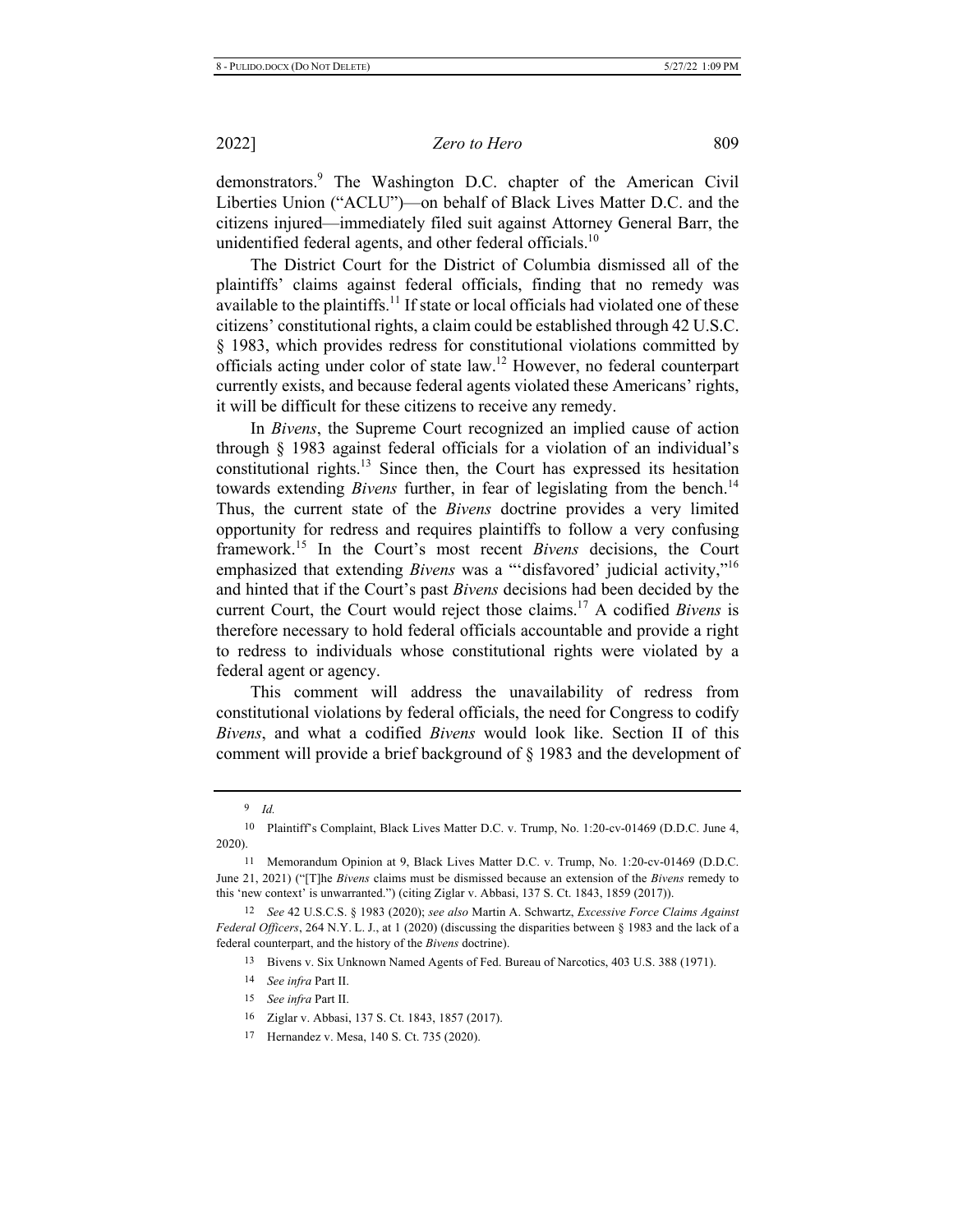the current state of the *Bivens* doctrine. This section first introduces  $\S$  1983 as a check on state and local law enforcement. Next, the introduction of the *Bivens* case, its expansion, and the Court's quick hesitation and punt back to Congress. Lastly, the current state of the *Bivens* doctrine and the lack of redress for citizens whose constitutional rights have been violated by federal agents.

Section III of this comment will consider the clearing of Lafayette Square<sup>18</sup> and the resulting lawsuit.<sup>19</sup> This section will use the case as an illustration of how the current *Bivens* doctrine fails plaintiffs. Also, this section shows how no redress is available when federal agents violate an individual's rights and essentially proves why a codified *Bivens* is necessary to remedy violations of an individual's constitutional rights.

Finally, Section IV of this comment will dissect how a codified *Bivens* would look and interact with other areas of civil rights law. First, this section will address why Congress is best positioned to intervene and codify a cause of action against federal agents. Next, this section will dissect what a codified *Bivens* should look like, including who would be liable under the statute and the scope of rights covered. Further, this section will address the policy implications of a *Bivens* statute, the ramifications a codified *Bivens* could cause throughout the federal government, and how a codified *Bivens* would impact ongoing litigation.<sup>20</sup>

This comment is the beginning of necessary reform but is in no way the final solution. Both Congress and the Court must continue to learn from its mistakes and strive towards improvement. A codified *Bivens* provides direction from Congress, clarity in the courts, and an opportunity to afford redress for citizens. Fixing this gap would allow plaintiffs to bring a claim against federal agents to remedy constitutional violations.

#### II. HOW BIVENS FAILED TO GO THE DISTANCE

#### A. 42 U.S.C. § 1983 and Bivens

The statute that codifies a right to redress for constitutional violations by state/local officials, 42 U.S.C.  $\S$  1983, provides:

> Every person who, under color of any statute, ordinance, regulation, custom, or usage, of any State or Territory or the District of Columbia, subjects, or causes to be subjected, any

<sup>18</sup> Gjelten, *supra* note 8.

<sup>19</sup> Plaintiff's Complaint, Black Lives Matter D.C. v. Trump, No. 1:20-cv-01469 (D.D.C. June 4, 2020).

<sup>20</sup> *See supra* note 11.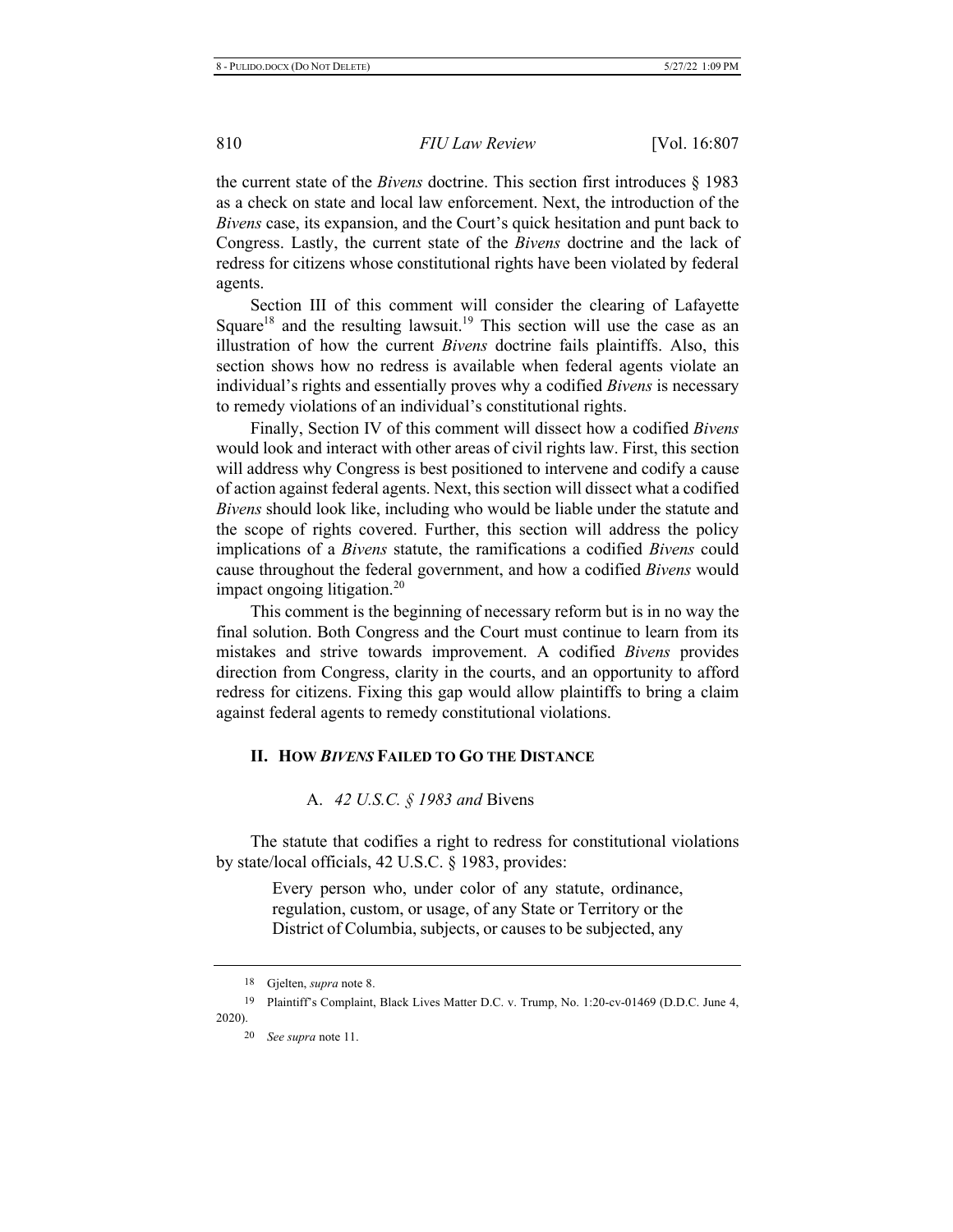citizen of the United States or other person within the jurisdiction thereof to the deprivation of any rights, privileges, or immunities secured by the Constitution and laws, shall be liable to the party injured in an action at law, suit in equity, or other proper proceeding for redress, except that in any action brought against a judicial officer for an act or omission taken in such officer's judicial capacity, injunctive relief shall not be granted unless a declaratory decree was violated or declaratory relief was unavailable. For the purposes of this section, any Act of Congress applicable exclusively to the District of Columbia shall be considered to be a statute of the District of Columbia.<sup>21</sup>

Section 1983 provides a civil remedy for individuals whose constitutional rights were violated by state actors.<sup>22</sup> Enacted as a response to racial violence throughout the states, the federal government wanted to create an adequate remedy to protect formerly enslaved peoples.<sup>23</sup> No federal equivalent of  $\S$  1983 was enacted because law enforcement primarily operated under color of state and local law at the time of  $\S$  1983's creation in 1871.<sup>24</sup> The original language of  $\S$  1983 made every person liable who, under color of law of any "state," deprived another of her constitutional rights.<sup>25</sup>

In *Monroe*, the Court "breathed new life into the moribund statute, ... broadly construling] the statute's key phrase 'under color of any [state law]' to cover even acts by state officers committed without state authorization."<sup>26</sup> However, no statutory basis exists to provide a right to redress for individuals whose rights were violated by federal officials. Congress never created a federal counterpart to  $\S$  1983. The federal government cannot be sued because it enjoys sovereign immunity, which prevents individuals from suing the United States eo nomine, or "by its name.<sup>327</sup> The Federal Tort Claims Act allows limited opportunities for redress.<sup>28</sup> Essentially, if a state official violated an individual's constitutional rights,  $\S$  1983 provided a remedy. But

25 An Act to enforce the Provisions of the Fourteenth Amendment to the Constitution of the United States, and for other Purposes, H.R. 320, 42nd Cong. Ch. 22 (1871).

<sup>26</sup> Eric H. Zagrans, "Under Color of" What Law: A Reconstructed Model of Section 1983 Liability, 71 VA. L. REV. 499, 500–01 (1985) (discussing a reconstructed § 1983 after the decision of Monroe v. Pape); see Monroe v. Pape, 365 U.S. 167, 186-87 (1961).

27 Cohens v. Virginia, 19 U.S. 264, 372 (1821) (concluding that sovereign immunity is a "universally recognized opinion").

28 James E. Pfander, *Dicey's Nightmare: An Essay on the Rule of Law*, 107 CALIF. REV. 737, 772  $(2019).$ 

<sup>21 42</sup> U.S.C. § 1983.

 $22$  *Id.* 

<sup>23</sup> Ku Klux Klan Act of 1871, 42 U.S.C. § 1983.

 $24$  *Id*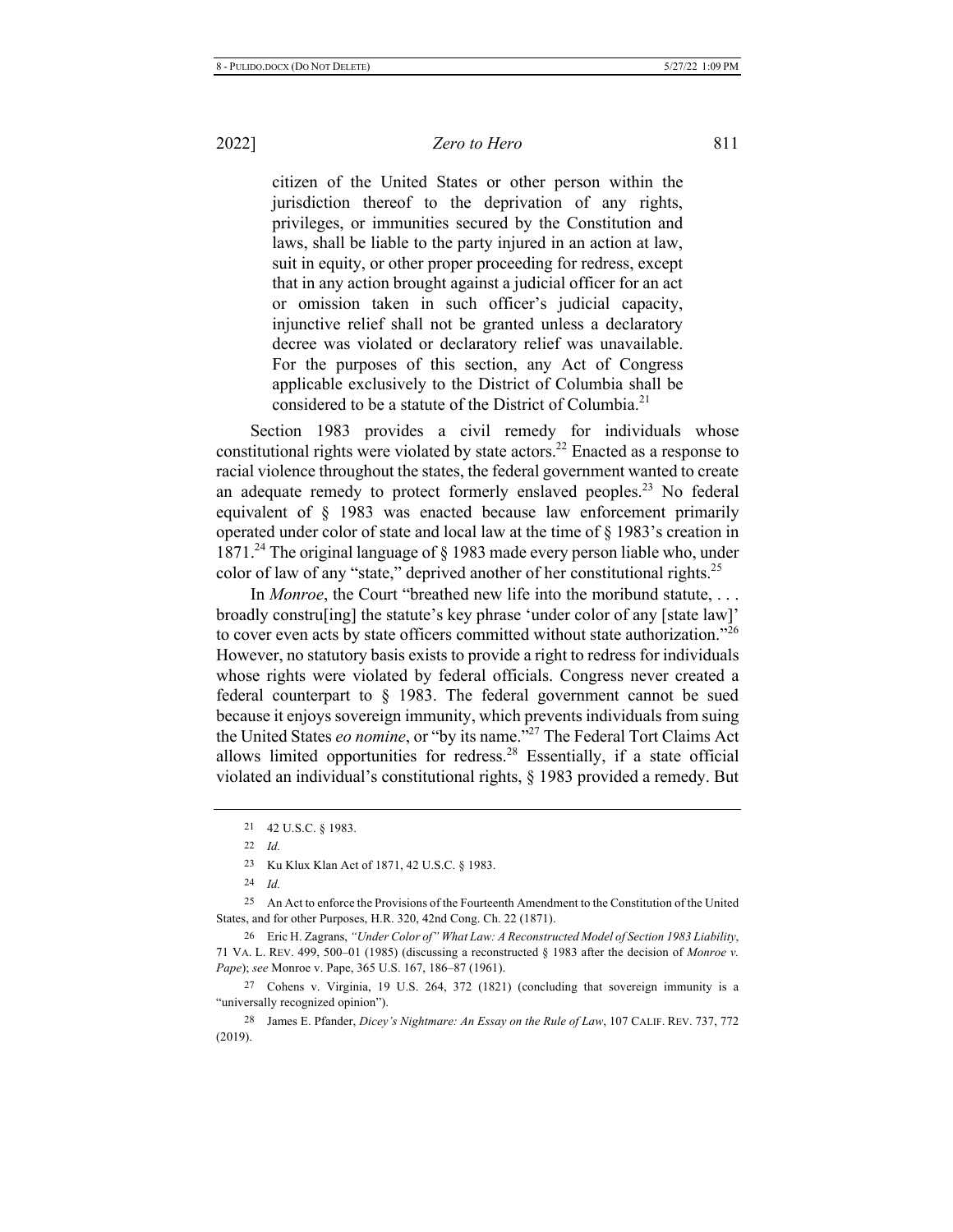if the same constitutional violation occurred by a federal official, no parallel codified right to redress exists.

Nonetheless, since the creation of  $\S$  1983, the federal government's powers have grown exponentially.<sup>29</sup> The increased capacity of the federal government's law enforcement powers also increased the number of complaints of abuse. In 1971, the Supreme Court recognized an implied cause of action under  $\S$  1983 against federal agents.<sup>30</sup> In *Bivens*, the petitioner argued six federal narcotics agents violated his Fourth Amendment rights after the agents entered his home without a warrant or probable cause, arrested the petitioner in front of his family, threatened to arrest his family, and then mistreated the petitioner at the police station.<sup>31</sup> The Fourth Amendment—which protects individuals from unreasonable searches and seizures—does not expressly provide for a remedy, and § 1983 did not apply to federal officials, thus providing no explicit remedy in this case.<sup>32</sup>

A five Justice majority concluded that the petitioner could pursue a damages claim, implying a cause of action through the Constitution itself.<sup>33</sup> Writing for the majority, Justice Brennan concluded that the Fourth Amendment operated as a check against federal power regardless of the rights accorded by state tort law.<sup>34</sup> Further, state laws regulating trespass and the invasion of privacy differed from the rights protected by the Fourth Amendment's guarantee against unreasonable searches and seizures, which may be "inconsistent or even hostile."<sup>35</sup> While an individual can bar the door against unwelcome intruders, federal authorities were more difficult to resist and were more likely to unlock the door.<sup>36</sup>

Recognizing a right existed, the Court determined that the best remedy was money damages. Damages have historically been recognized as the typical remedy for personal injuries.<sup>37</sup> The Fourth Amendment guaranteed the right to be free from unreasonable searches and seizures carried out by federal agents, and "[w]here federally protected rights have been invaded, it has been the rule from the beginning that courts will be alert to adjust their

37 *Id.* at 395.

<sup>&</sup>lt;sup>29</sup> See generally An Overview of the Federal Police, POLICE1 (Aug. 1, 2010), https://www.police1.com/archive/articles/an-overview-of-the-federal-police-force-31UfL7uRZ5zjdWbT/.

<sup>&</sup>lt;sup>30</sup> Bivens v. Six Unknown Named Agents of Fed. Bureau of Narcotics, 403 U.S. 388 (1971).

<sup>31</sup> *Id.* at 389.

 $32$  *Id.* 

<sup>33</sup> *Id.* at 392.

 $34$  *Id.* 

<sup>35</sup> *Id.* at 394.

 $36$  *Id.*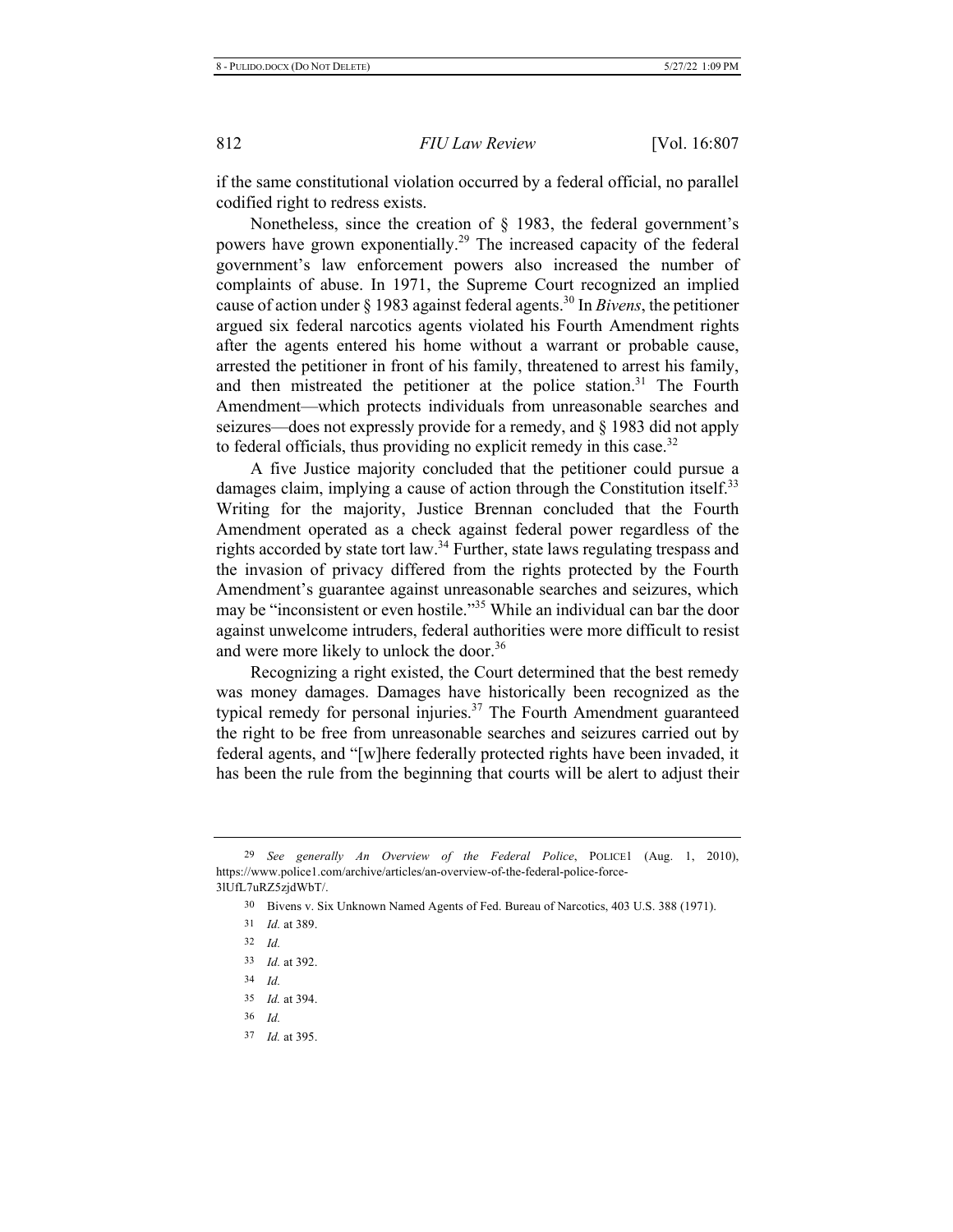remedies so as to grant the necessary relief."<sup>38</sup> Congressional silence was not dispositive,<sup>39</sup> for "the question [was] merely whether petitioner, if he [could] demonstrate an injury consequent upon the violation by federal agents of his Fourth Amendment rights, [was] entitled to redress his injury through a particular remedial mechanism normally available in the federal courts."40 The Court concluded that because the petitioner stated a Fourth Amendment violation, he was entitled to recover money damages.<sup>41</sup> When the Supreme Court decided *Bivens*, the Court created an implied cause of action under § 1983 against federal agents, even though  $\S$  1983 was silent as to its application to federal officials. $42$ 

Justice Harlan took a different approach in his concurring opinion, but ultimately reached the same conclusion as the majority. Justice Harlan began from 28 U.S.C. § 1331(a)'s jurisdictional grant to federal district courts over all civil actions "arising under" the Constitution and laws.<sup>43</sup> Once the Court has jurisdiction, the Court can grant any equitable remedy available, including injunctions. If the Court could award an injunction, the Court had the power to award damages.<sup>44</sup> Justice Harlan recognized this was a case of "damages or nothing," meaning that no other adequate remedy existed. The petitioner could not sue the United States because the federal government had not waived sovereign immunity; the exclusionary rule was not applicable because no charges had been filed against the petitioner, and thus no evidence could be excluded; and an injunction could not remedy past harm.<sup>45</sup> Justice Harlan concluded that because no other remedy was available, the petitioner should receive money damages.<sup>46</sup>

In his majority opinion, Justice Brennan outlined two limitations where a Bivens remedy would have been unavailable: (1) if "special factors counsel hesitation";<sup>47</sup> or (2) if Congress has provided a satisfactory statutory alternative.<sup>48</sup> Although the Court in *Bivens* did not invoke such limitations, these limitations have shaped subsequent cases, significantly limiting the remedies available when an individual's rights have been violated by a federal agent.

*Id.* at 392. *Id.* at 397. 40 *Id.*  $41$  *Id. See id.* at 389. *Id.* at 399–400. *Id.* at 400–06. *Id.* at 410. *Id.* at 396. 47 *Id.*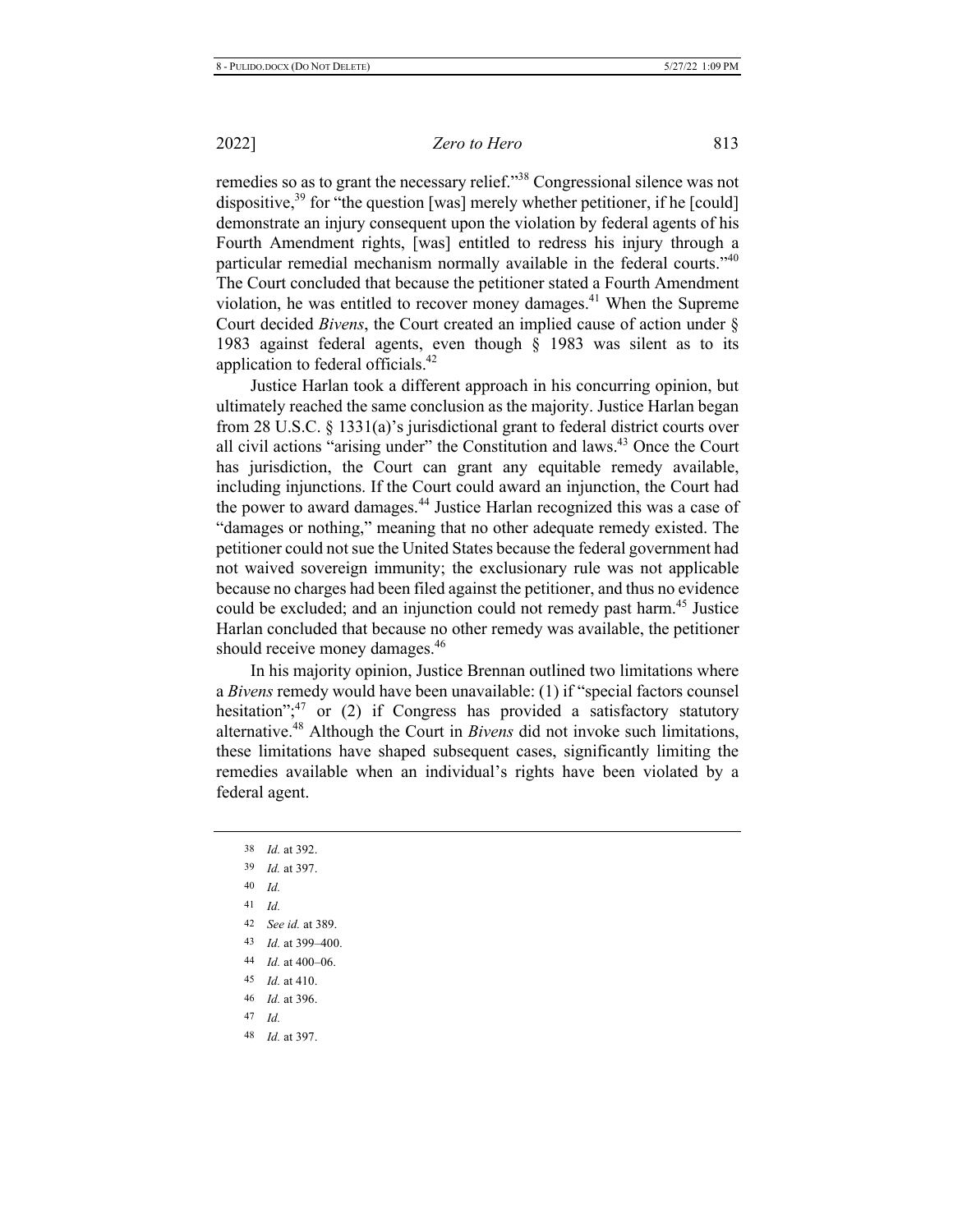#### **B.** *Case Law After Bivens*

For a decade following *Bivens*, lacking action from Congress, courts extended and applied the holding in Bivens.<sup>49</sup> For example, in Davis, the Supreme Court extended *Bivens* to provide a remedy in an employmentdiscrimination claim for an Equal Protection violation under the Fifth Amendment brought by a former congressional staffer against her former employer.<sup>50</sup> In *Carlson*, the Supreme Court extended *Bivens* to provide a remedy in a medical malpractice claim for a violation of the Eighth Amendment by a prison doctor, even though an alternative remedy was available through the Federal Tort Claims Act ("FTCA").<sup>51</sup> The Court has also assumed a *Bivens* remedy existed for violations of free speech<sup>52</sup> and freedom of religion.<sup>53</sup> However, the expansion of *Bivens* remedies was shortlived and soon met resistance.

In every other context considered, the Court has rejected *Bivens* claims for falling in one of the limitations outlined in Justice Brennan's majority opinion in *Bivens*.<sup>54</sup> In *Bush*, a NASA employee brought a First Amendment free speech claim against his employer.<sup>55</sup> The Court refused to "create a new substantive legal liability without legislative aid,"<sup>56</sup> because, "Congress is in a better position to decide whether or not the public interest would be served by creating it."<sup>57</sup> In both *Chappell*<sup>58</sup> and *Stanley*,<sup>59</sup> the Court rejected due process claims brought by military personnel. In *Chappell*, the Court reasoned that "the unique disciplinary structure of the Military Establishment and Congress' activity in the field constitute 'special factors' which dictate that it would be inappropriate to provide enlisted military personnel a *Bivens*type remedy against their superior officers."<sup>60</sup> In *Stanley*, the Court

- 52 Wood v. Moss, 572 U.S. 744 (2014); Reichle v. Howards, 566 U.S. 658 (2012).
- 53 Ashcroft v. Iqbal, 556 U.S. 662 (2009).
- 54 Bivens v. Six Unknown Named Agents of Fed. Bureau of Narcotics, 403 U.S. 388, 397 (1971).
- 55 Bush v. Lucas, 462 U.S. 367, 389 (1983).
- 56 *Id.* at 390 (quoting United States v. Standard Oil, 332 U.S. 301, 302 (1947)).
- $57$  *Id.*

- 59 United States v. Stanley, 483 U.S. 669 (1987).
- -0 *Chappell*, 462 U.S. at 304.

<sup>&</sup>lt;sup>49</sup> Michael A. Rosenhouse, Annotation, *Bivens Actions—United States Supreme Court Cases*, 22 A.L.R. Fed. 2d 159, 1, 4.

<sup>50</sup> Davis v. Passman, 442 U.S. 228 (1979).

<sup>51</sup> Carlson v. Green, 446 U.S. 14 (1980). But see Minneci v. Pollard, 565 U.S. 118 (2012). In *Minneci*, the Supreme Court rejected a prisoner's Eighth Amendment medical malpractice claim after a federal prison guard allegedly denied the prisoner medical care. The Court held that an alternate remedy existed because a private company ran the federal prison, and thus the prisoner could sue the guard and the company under state tort law. Minneci, 565 U.S. at 130.

<sup>58</sup> Chappell v. Wallace, 462 U.S. 296 (1983).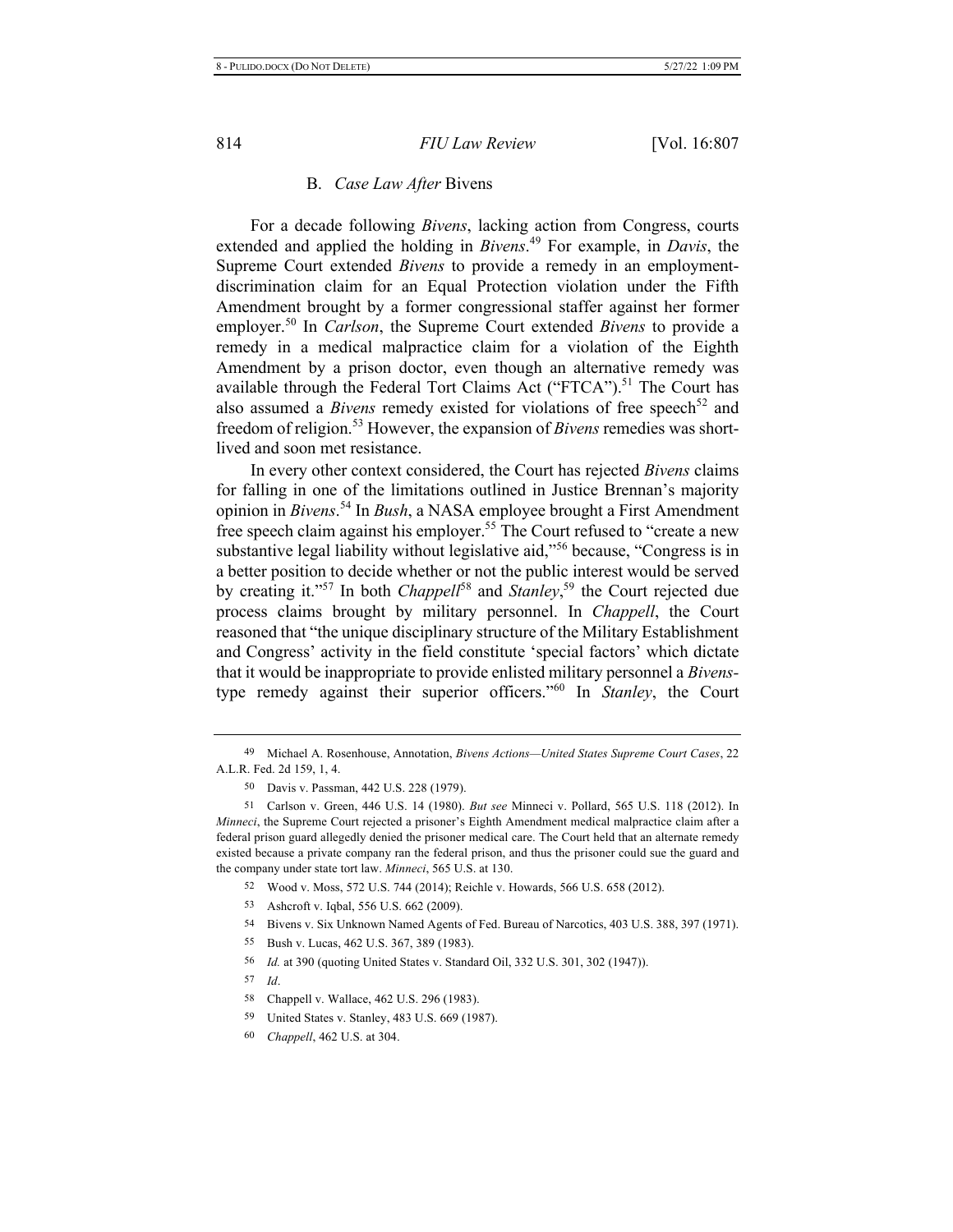concluded that the disruption caused by "judicial intrusion upon military discipline" was a special factor to counsel hesitation in application of the remedy.<sup>61</sup> In *Schweiker*, the Court rejected a Fifth Amendment procedural due process claim by social security recipients because an adequate remedy already existed.<sup>62</sup> In each case, the Court attempted to tiptoe through Congress's waters—essentially legislating a remedy for constitutional violations by federal officials—expressing its hesitation to extend *Bivens* remedies in different contexts.

The Court's decision in *Wilkie* made its stance on *Bivens* claims clear when the majority of the Court concluded that the default or presumption is to not allow *Bivens* claims beyond the limited circumstances already recognized because, "Congress is in a far better position than a court to evaluate the impact of a new species of litigation' against those who act on the public's behalf."<sup>63</sup> The majority in *Wilkie* was concerned that if the Court extended a *Bivens* action into this context, it would open the floodgates to a host of unworthy suits.<sup>64</sup> In her dissent, Justice Ginsburg pointed to § 1983, or the "controlled experiment."<sup>65</sup> If unworthy  $\S$  1983 suits did not flood courts, there was no reason to believe that courts would be overwhelmed by *Bivens* suits.<sup>66</sup>

Justice Ginsburg also argued that the default of *Bivens* was that the case should go forward unless the case arose in one of the special circumstances.<sup>67</sup> Essentially, the Court has progressed from extending *Bivens* in the first decade following its decision to not extending *Bivens* any further. The Court has consistently expressed hesitation regarding overstepping its powers, yet throughout the years, Congress has yet to codify a Bivens remedy. Notably, most of these cases were not a "damages or nothing" scenario, <sup>68</sup> each of these cases had other administrative schemes or remedies available.

#### **C.** *The Westfall Act*

In 1988, Congress passed the Westfall Act. The Westfall Act amended the Federal Tort Claims Act ("FTCA"), waiving sovereign immunity for the

<sup>61</sup> Stanley, 483 U.S. at 681-83.

<sup>62</sup> Schweiker v. Chilicky, 487 U.S. 412, 425 (1988).

<sup>63</sup> Wilkie v. Robbins, 551 U.S. 537, 562 (2007) (quoting Bush v. Lucas, 462 U.S. 367, 389 (1983)).

<sup>64</sup> *Id.* at 560.

<sup>65</sup> *Id.* at 581.

<sup>66</sup> *Id.* at 581.

<sup>67</sup> *Id.* at 577.

<sup>68</sup> See Bivens v. Six Unknown Named Agents of Fed. Bureau of Narcotics, 403 U.S. 388, 397  $(1971).$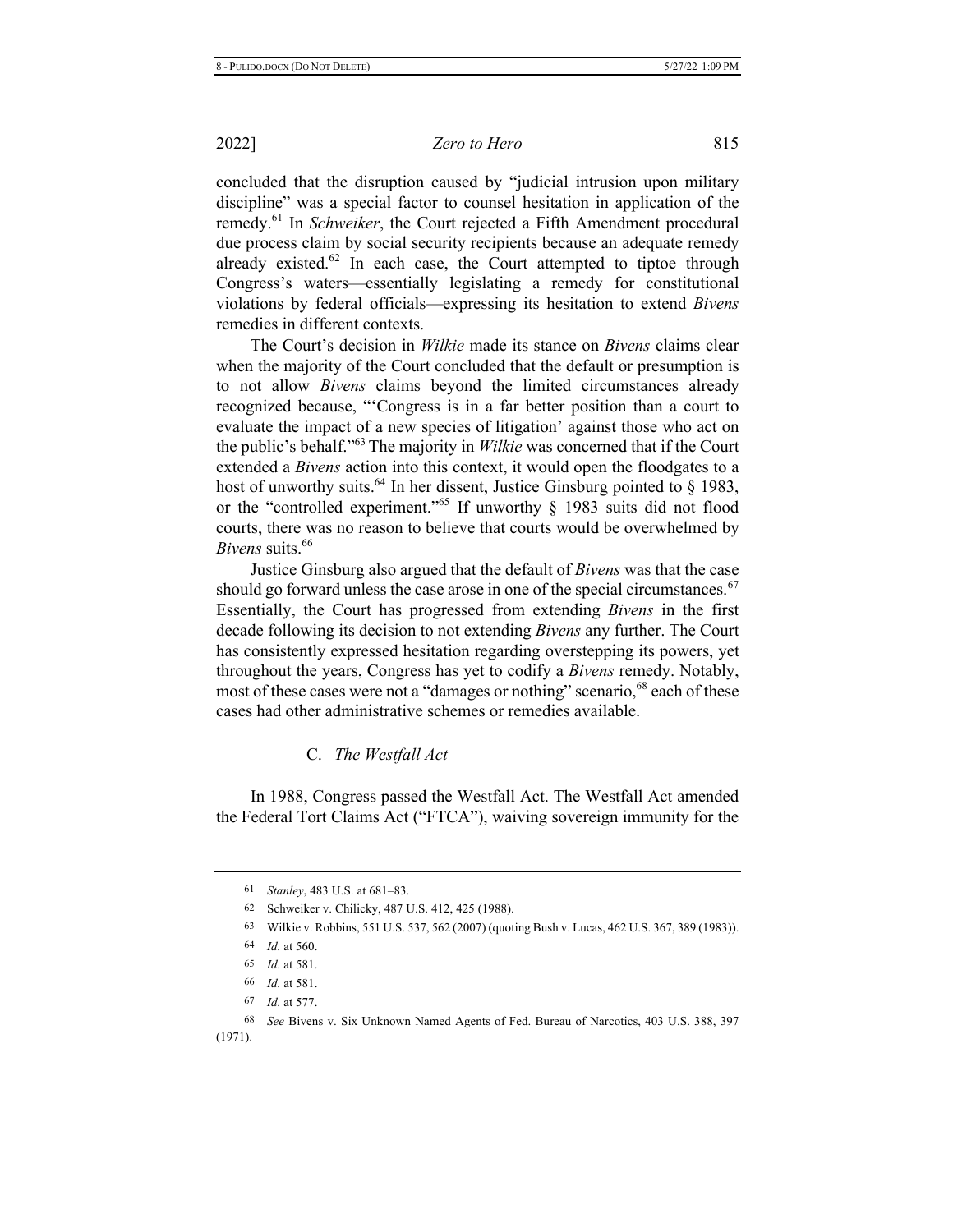federal government for constitutional tort claims.<sup>69</sup> When enacted in 1946, the FTCA authorized civil actions against the United States for tort claims caused by the negligence or wrongful act of a federal employee acting within the scope of his employment.<sup>70</sup> The FTCA as enacted exempted intentional torts. Congress first amended the FTCA after (and arguably in light of) Bivens in 1974 to permit suits alleging intentional tort violations committed by federal law enforcement officers.<sup>71</sup> At the time, the Court viewed the FTCA and *Bivens* as parallels, as well as state law remedies against federal officers.<sup>72</sup> When Congress passed the Westfall Act in 1988, it made the FTCA the exclusive tort damages remedy against the United States, preempting all non-federal remedies against federal employees acting within the scope of their employment.<sup>73</sup>

The Westfall Act made the FTCA the exclusive remedy, but also codified some limitations on the FTCA, including:  $(1)$  the amendment does not encompass claims against non-law enforcement officers for intentional torts<sup>74</sup>; (2) claims arising out of a federal agent's discretionary duties;<sup>75</sup> and (3) claims arising out of military service.<sup>76</sup> Most importantly, the Westfall Act explicitly barred claims against the United States that alleged a constitutional violation.<sup>77</sup>

#### D. Bivens as the Exception, not the Norm

The *Bivens* decision reflected a trend of implying rights recognized by the Court at the time. The Court has made it clear since then that constitutionally based suits against federal agents are the exception; the norm is to deny these suits.<sup>78</sup> In a post-9/11 world, the Court rejected each *Bivens* claim<sup>79</sup> for foreign citizens alleging mistreatment or torture by federal U.S. officials while detained because the "special factors" of foreign policy,

77 28 U.S.C. § 2679(b)(2)(A).

78 See Alexander J. Lindvall, Essay, New Contexts and Special Factors: The Courts New Bivens Framework, 43 U. ARK. LITTLE ROCK L. REV. 63, 77 (2020) (quoting Hernandez v. Mesa, 140 S. Ct. 735, 741-42 (2020)).

<sup>79</sup> See Katrina Carmichael, Note & Comment, *The Unconstitutional Torture of an American by* the U.S. Military: Is There a Remedy Under Bivens?, 29 GA. ST. U.L. REV. 1093, 1099 (2013) (critiquing the courts inconsistent response to claims brought by those who were tortured by military officials).

<sup>69 28</sup> U.S.C. § 1346(b).

<sup>70</sup> Federal Tort Claims Act  $\S$  410(a), 60 Stat. at 842–44 (current version at 28 U.S.C.  $\S$  1346(b)(1)).

<sup>71</sup> See Act of Mar. 16, 1974, Pub. L. No. 93-253, 88 Stat. 50.

<sup>72</sup> Carlson v. Green, 446 U.S. 14, 19-20 (1980).

<sup>73 28</sup> U.S.C. § 2679(b).

<sup>74 28</sup> U.S.C. § 2680(h).

<sup>75 28</sup> U.S.C.  $\S$  2680(a).

<sup>76 28</sup> U.S.C.  $\S$  2680(j).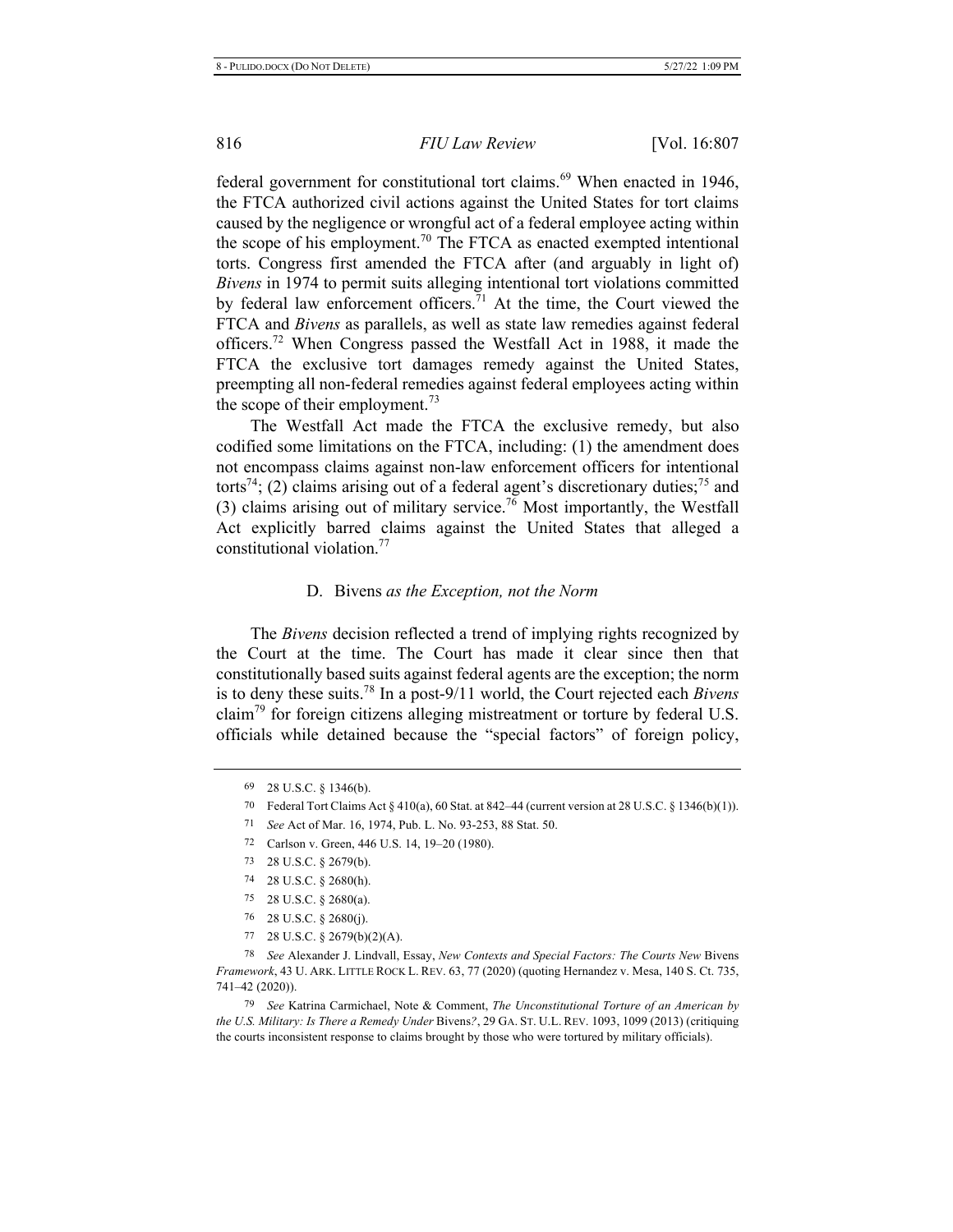national security, and military autonomy counselled hesitation.<sup>80</sup> The Court also rejected torture claims brought under *Bivens* by American citizens.<sup>81</sup> In *Abbasi*, the Court concluded that extending *Bivens* to new claims was a "disfavored judicial activity,"<sup>82</sup> further emphasizing the Court's hesitation towards creating implicit legislation.

In *Abbasi*, the federal government detained several Muslim-American immigrants, holding the prisoners in a detention center in Brooklyn without bail.<sup>83</sup> The detainees alleged they were subject to torturous mistreatment.<sup>84</sup> The Court, in a 4-2 decision, rejected the *Bivens* claim, expressing its skepticism towards recognizing implied causes of actions.<sup>85</sup> Justice Kennedy, writing for the majority, explained this trend towards *Bivens* actions being the exception rather than the norm, stating that *Bivens* cases must be understood in the context of the prevailing law in which they were decided.<sup>86</sup> In the time when *Bivens* was decided, the Court followed a different approach in recognizing implied actions.<sup>87</sup> Justice Kennedy further stated the Court is now cautious towards advancing *Bivens* claims.<sup>88</sup> The Court then adopted a two-step inquiry for analyzing *Bivens* claims. First, the Court must ask whether the case is different in a "meaningful way."<sup>89</sup> The Court provided a non-exhaustive list to aide in this analysis:

> A case might differ in a meaningful way because of the rank of the officers involved; the constitutional right at issue; the generality or specificity of the official action; the extent of judicial guidance as to how an officer should respond to the problem or emergency to be confronted; the statutory or other legal mandate under which the officer was operating; the risk of disruptive intrusion by the Judiciary into the functioning of other branches; or the presence of potential special factors that previous *Bivens* cases did not consider.<sup>90</sup>

- 88 *Id.*
- 89 *Id.* at 1859–60.
- 90 *Id.* at 1860.

<sup>80</sup> See, e.g., Ali v. Rumsfeld, 649 F.3d 762, 773 (D.C. Cir. 2011); Arar v. Ashcroft, 585 F.3d 559, 565 (2d Cir. 2009).

<sup>81</sup> See, e.g., Vance v. Rumsfeld, 701 F.3d 193 (7th Cir. 2012); Doe v. Rumsfeld, 683 F.3d 390 (D.C. Cir. 2012); Lebron v. Rumsfeld, 670 F.3d 540 (4th Cir. 2012), cert. denied, 132 S. Ct. 2751 (2012).

<sup>82</sup> Ziglar v. Abbasi, 137 S. Ct. 1843, 1857 (2017).

<sup>83</sup> *Id.* at 1852–53.

<sup>84</sup> *Id.* at 1853.

<sup>85</sup> *Id.* 

<sup>86</sup> *Id.* at 1855–58.

<sup>87</sup> *Id.* at 1855.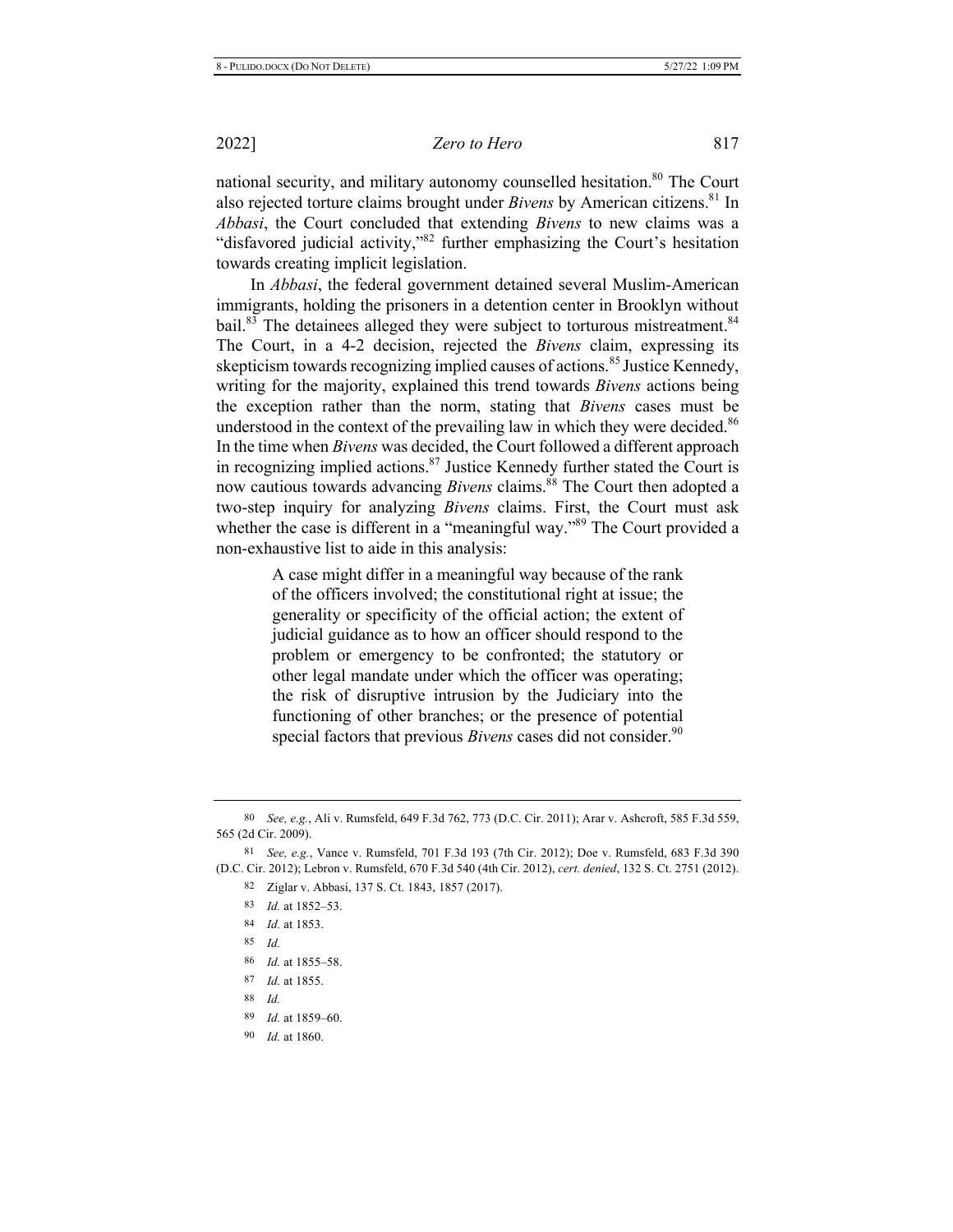If the context is "not new," the case may proceed. But, the Court will move to step two if the case arises in a new context. In step two, the Court must decide whether there are any "special factors" that advise against extending *Bivens* in the presented case.<sup>91</sup> The Court did not create an exhaustive list, but mentioned that courts should look to (1) whether "there are sound reasons to think Congress might doubt the efficacy or necessity of a damages remedy" and (2) "whether the Judiciary is well suited, absent congressional action or instruction, to consider and weigh the costs and benefits of allowing a damages action to proceed."<sup>92</sup> The case should be dismissed if courts find any "special factors" weighing against the *Bivens* suit. $93$ 

The Court ultimately decided in *Abbasi* that the case arose in a new context and special factors counselled hesitation, therefore rejecting the claim.<sup>94</sup> First, the Court concluded that the context was "new" because the claim "challenge[d] the confinement conditions imposed on illegal aliens pursuant to a high-level executive policy created in the wake of a major terrorist attack on American soil."<sup>95</sup> Next, the Court concluded that four special factors existed that counselled hesitation: (1) the claims challenged the processes of executive agencies, where discovery of the case would cause the Court to inappropriately interfere with the sensitive functions of the executive branch,  $96$  (2) the claims required inquiry into the government's response to 9/11, but the courts must give deference to the government's approach to national security;  $97(3)$  Congressional silence on the issue despite public attention to the government's response;<sup>98</sup> and (4) this was not a case of "damages or nothing," meaning the plaintiffs could receive relief elsewhere.<sup>59</sup> Hence, because these special factors were present, the Court denied the detainees' *Bivens* suit.

After *Abbasi*, it was unclear how limited this decision was. Specifically, how "different" a case could be from the three cases previously recognized before the difference was meaningful enough to arise in a new context.<sup>100</sup> *Hernandez v. Mesa* cleared that confusion. In *Hernandez*, the parents of a

*Id.* at 1857. *Id.* at 1858. *Id.* at 1857. *Id.* at 1862–63. *Id.* at 1860. *Id.* at 1860–61. *Id.* at 1861-62. *Id.* at 1862.

99 *Id.* at 1862–63.

100 Alex Langsman, Breaking Bivens?: Falsification Claims After Ziglar v. Abbasi and Reframing *the Modern Bivens Doctrine, 88 FORDHAM L. REV. 1395, 1407–08 (2020).*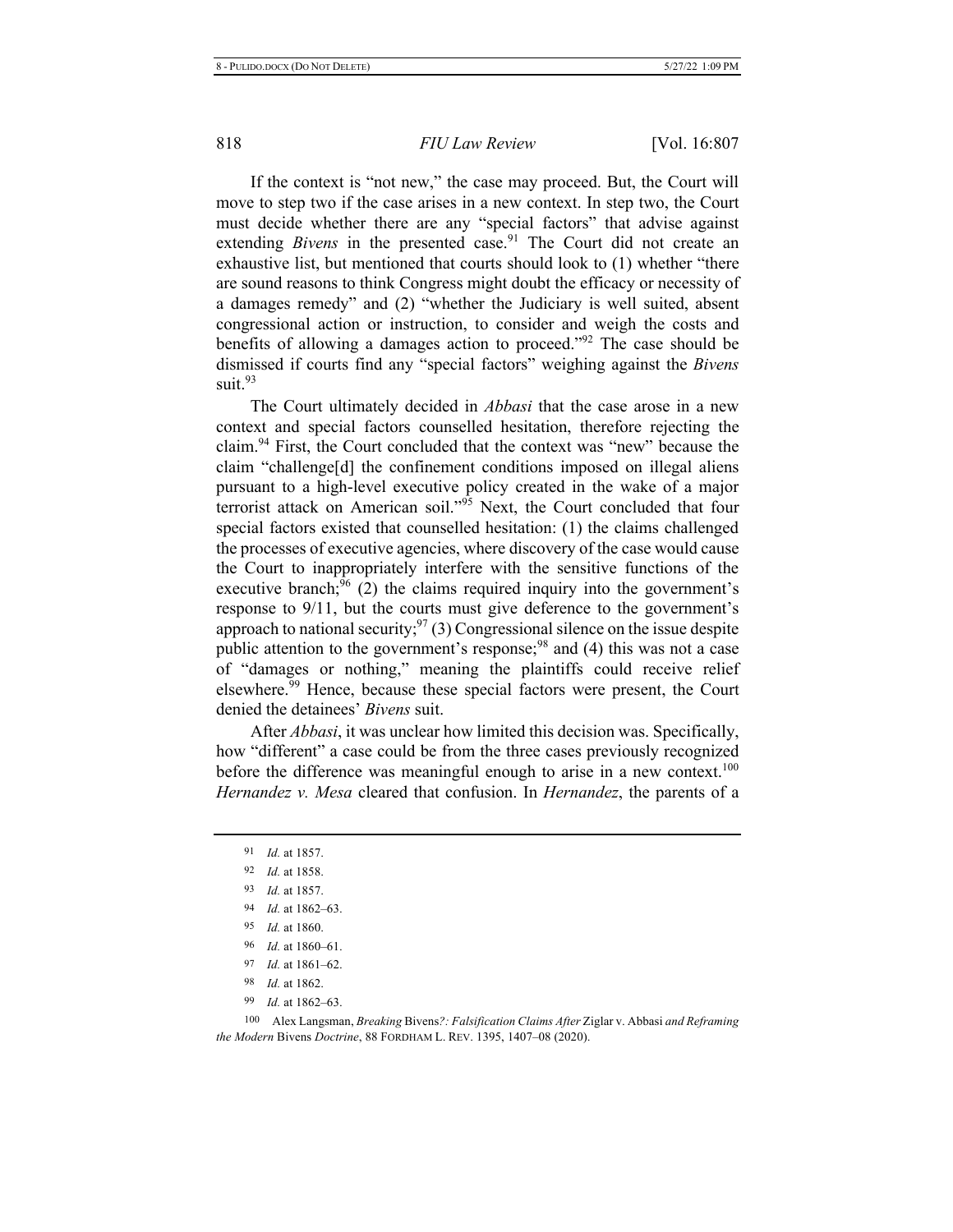*Zero to Hero* 819

deceased Mexican fifteen-year-old citizen brought a *Bivens* suit against the Border Patrol officer who shot their son.<sup>101</sup> The parents argued that the officer violated their son's Fourth and Fifth Amendment rights.<sup>102</sup> When the agent shot Hernandez, the agent was on the United States side of the border, but Hernandez was on the Mexican side of the border.<sup>103</sup> The Court first decided the case a week after *Abbasi*, and remanded the case for the lower court to conduct a special factors analysis in light of *Abbasi*.<sup>104</sup> Afterwards, in a 5-4 decision, the Court applied the framework adopted in *Abbasi* and held that *Bivens* did not extend to the present case.<sup>105</sup>

On its face, *Hernandez* closely resembled *Bivens* itself: both cases involved a Fourth Amendment violation for excessive force challenging the conduct of a federal agent.<sup>106</sup> However, *Hernandez* involved a cross-border shooting and a Mexican national.<sup>107</sup> These differences led the Court to conclude that the case was different in a meaningful way from prior *Bivens* suits.<sup>108</sup> Because the case arose in a new context, the Court considered whether any special factors counselled hesitation.<sup>109</sup> The Court found multiple special factors counselled hesitation, including: (1) the potential effect on foreign relations;<sup>110</sup> and (2) the national security implications which could arise.<sup>111</sup> Because special factors counselled hesitation, the Court concluded that no cause of action was available.<sup>112</sup>

The *Hernandez* Court made it clear that the days of inferring causes of action were long gone,<sup>113</sup> noting that if *Bivens*, *Davis*, and *Carlson* had been decided today, "it is doubtful that [the Court] would have reached the same result."<sup>114</sup> Although the Court did not overrule Bivens, if the Court has any "reason to pause" before applying *Bivens* in a new context, the Court will reject the *Bivens* suit.<sup>115</sup> Essentially, if the case is not virtually identical to

- 110 *Id.* at 744.
- $111$  *Id.* at 746.
- 112 *Id.* at 750.
- $113$  *Id.* at 741–44.
- $114$  *Id.* at 742–43.
- $115$  *Id.* at 743.

<sup>101</sup> Hernandez v. Mesa, 140 S. Ct. 735, 740 (2020).

<sup>102</sup> *Id.* 

<sup>103</sup> *ld*.

<sup>104</sup> Hernandez v. Mesa, 137 S. Ct. 2003, 2006–08 (2017).

<sup>105</sup> Hernandez, 140 S. Ct. at 739.

<sup>106</sup> See id. at 740; Bivens v. Six Unknown Named Agents of Fed. Bureau of Narcotics, 403 U.S. 388, 390 (1971).

<sup>107</sup> Hernandez, 140 S. Ct. at 740.

<sup>108</sup> *Id.* at 743.

<sup>109</sup> *Id.* at 744–49.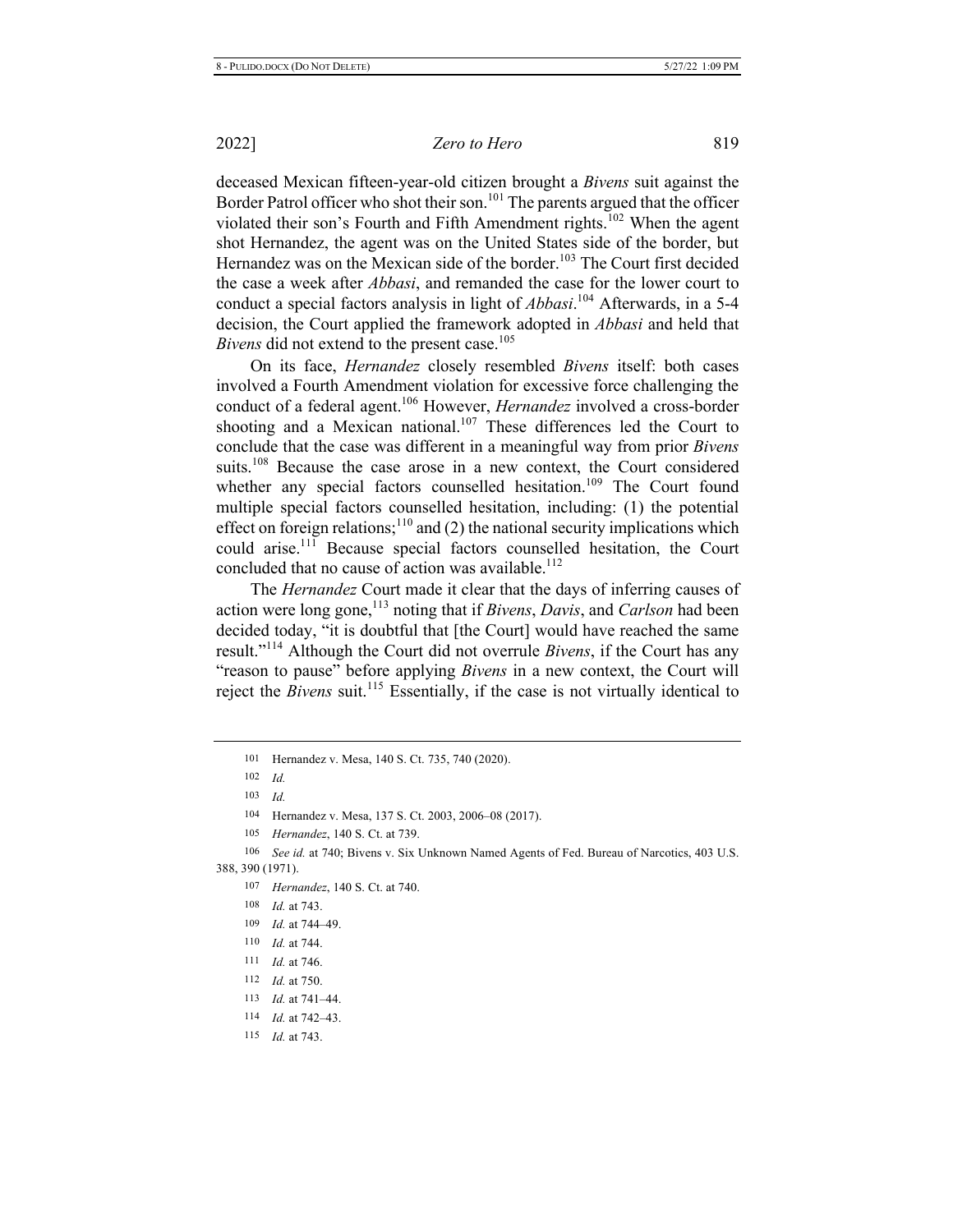Bivens, Davis, or Carlson, the Court will reject the claim.<sup>116</sup> This framework makes it extremely difficult for plaintiffs to receive redress and fails to hold federal officials accountable for their actions. While an official acting under color of state law can be held liable for violating an individual's rights,  $117$  the official would not be held liable if acting under color of federal law. However, an individual has a right to claim protection of the laws when her rights have been violated.<sup>118</sup>

#### **III.** THE REALITY OF NO BIVENS REMEDY

#### A. *The Clearing of Lafayette Square*

Despite the Court's ultimatum, Congress has not proposed legislation to codify a *Bivens* action.<sup>119</sup> Yet, a few months after the *Hernandez* decision, Black Lives Matter protests swept the nation,<sup>120</sup> many occurring right outside of Congress's door.<sup>121</sup> Beginning on May 29, 2020, demonstrators began to gather in Lafayette Square,<sup>122</sup> a public venue located directly across Pennsylvania Avenue from the White House that is frequently used as a protest location.<sup>123</sup> On June 1, 2020, demonstrators gathered in Lafayette Square once again to protest police brutality in America.<sup>124</sup> Donned in riot gear, local and federal law enforcement, as well as the military, surrounded the demonstrators.<sup>125</sup> Attorney General Barr entered Lafayette Square and pointed towards St. John's Church, where President Donald Trump would

119 See Cori Alonso-Yoder, Police Reform Must Also Address Federal Law Enforcement, LAW360 (June 14, 2020, 8:02 PM), https://www.law360.com/access-to-justice/articles/1282432 (discussing the proposed reform and how it must incorporate federal law enforcement accountability).

120 Leah Millis, US Saw Summer of Black Lives Matter Protests Demanding Change, REUTERS, https://widerimage.reuters.com/story/us-saw-summer-of-black-lives-matter-protests-demanding-change (last updated Dec. 10, 2020).

121 Patricia Sullivan et al., Thousands Gathered Across City to Protest Death of George Floyd, WASH. POST (June 7, 2020), https://www.washingtonpost.com/dc-md-va/2020/06/06/dc-protestssaturday-george-floyd/.

122 Clarence Williams et al., *Demonstrations for George Floyd Lead to Clashes Outside White* House, WASH. POST (May 30, 2020), https://www.washingtonpost.com/local/publicsafety/demonstration-for-george-floyd-shuts-down-dc-intersection/2020/05/29/af7b5d40-a1f9-11eab5c9-570a91917d8d\_story.html.

123 Plaintiff's Complaint at 8, Black Lives Matter D.C. v. Trump, No. 1:20-cv-01469-DLF (D.D.C. June 4, 2020).

 $124$  *Id.* at 11.

 $125$  *Id.* at 12.

<sup>116</sup> Lindvall, *supra* note 78, at 79.

<sup>117 42</sup> U.S.C. § 1983.

<sup>118</sup> See Marbury v. Madison, 5 U.S. 137, 163 (1803) ("The very essence of civil liberty certainly consists in the right of every individual to claim the protection of the laws, whenever he receives an injury.").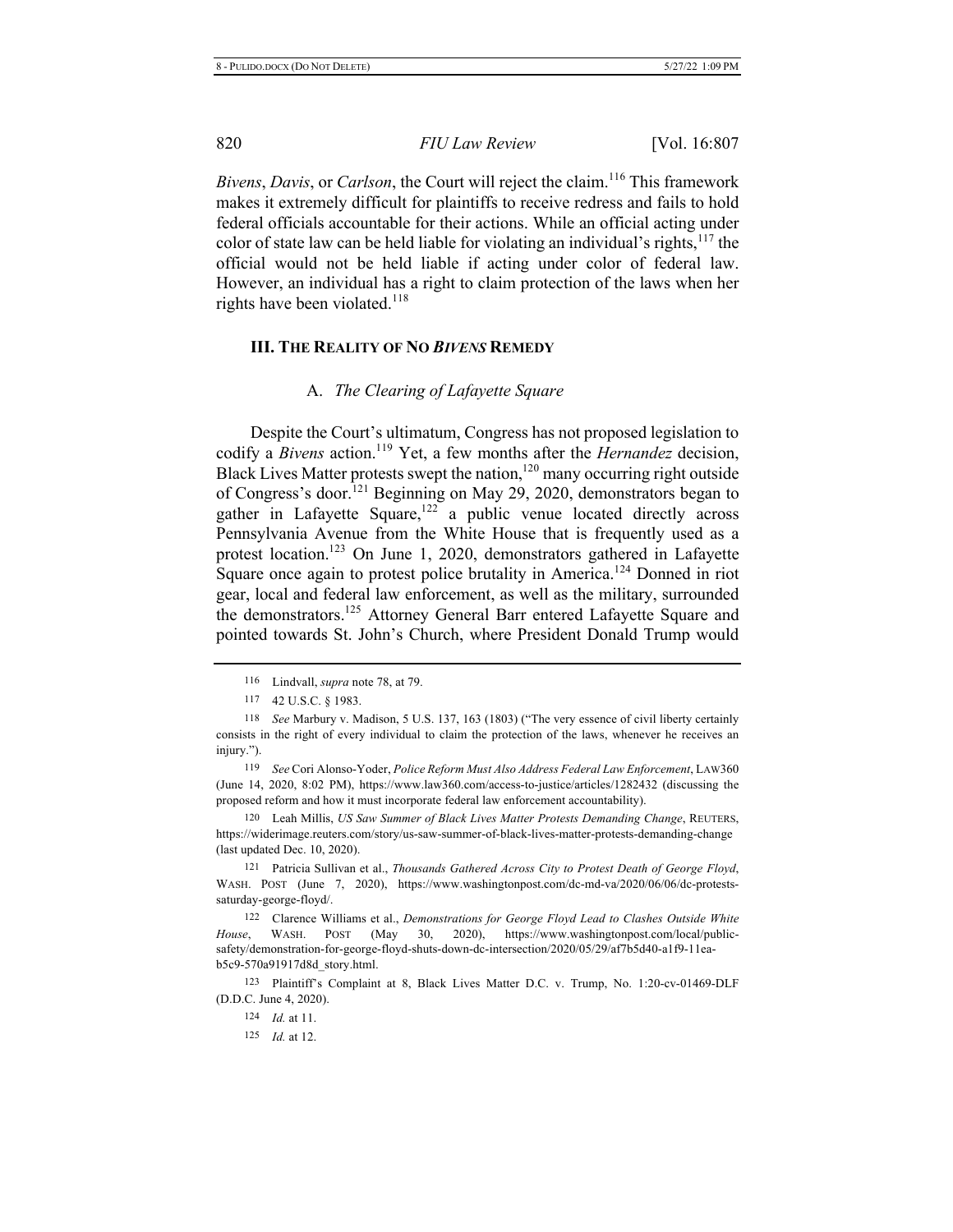*Zero to Hero* 821

soon make an appearance.<sup>126</sup> Thirty minutes later, law enforcement officers deployed riot tactics on the crowd, firing flash-bang shells, tear gas, smoke canisters, pepper balls, and rubber bullets into the crowd.<sup>127</sup> Officers "hit, punched, shoved, and otherwise assaulted the demonstrators with their fists, feet, batons, and shields."<sup>128</sup> The Department of Justice later acknowledged that Attorney General Barr ordered the subsequent attack on demonstrators.<sup>129</sup> However, this was just the beginning. The weeks that followed found anonymous federal forces deployed to major cities across America, taking drastic actions to "diffuse" the situation.

After the clearing of Lafayette Square, the Washington D.C. chapter of the ACLU filed a lawsuit (the Lafayette Square case) against Attorney General Barr, other federal officials, and the unidentified federal agents involved in the clearing.<sup>130</sup> In its complaint, the ACLU argues that the defendants are jointly and severally liable pursuant to *Bivens* for the violation of the plaintiffs' First Amendment rights to free speech, assembly, and petition, and Fourth Amendment right to freedom from unreasonable seizure.<sup>131</sup> In October 2020, the defendants filed a motion to dismiss, arguing a *Bivens* remedy was unavailable.<sup>132</sup> Specifically, Attorney General Barr

128 Plaintiff's Complaint at 14, Black Lives Matter D.C. v. Trump, No. 1:20-cv-01469-DLF (D.D.C. June 4, 2020).

131 *Id.* at 24-25.

132 Defendant Barr's Motion to Dismiss at 5, Black Lives Matter D.C. v. Trump, No. 1:20-cv-01469-DLF (D.D.C. Oct. 1, 2020).

<sup>126</sup> *Id.*; Gjelten, *supra* note 8.

<sup>127</sup> See Plaintiff's Complaint at 13, Black Lives Matter D.C. v. Trump, No. 1:20-cv-01469 (D.D.C. June 4, 2020) (citing Ashley Parker, Josh Dawsey & Rebecca Tan, Inside the Push to Teargas Protesters *Ahead of a Trump Photo Op*, WASH. POST (June 1, 20 20), https://www.washingtonpost.com/politics/inside-the-push-to-tear-gas-protesters-ahead-of-a-trumpphoto-op/2020/06/01/4b0f7b50-a46c-11ea-bb20-ebf0921f3bbd story.html; Reuters, Graphic Warning: Peaceful Protesters Fired at with Tear Gas, Rubber Bullets by U.S. Military Police, YOUTUBE (June 1, 2020), https://www.youtube.com/watch?v=UrMoqSPZym0; Dan Zak et al., 'This Can't Be Happening': An Oral History of 48 Surreal, Violent, Biblical Minutes in Washington, WASH. POST (June 2, 2020), https://www.washingtonpost.com/lifestyle/style/this-cant-be-happening-an-oral-history-of-48-surrealviolent-biblical-minutes-in-washington/2020/06/02/6683d36e-a4e3-11ea-b619-3f9133bbb482\_story.html).

<sup>129</sup> See id. at 4; Alexander Mallin & Katherine Faulders, AG Barr Ordered Protesters to Be Cleared from Park Before Trump Visit: Officials, ABC NEWS (June 2, 2020, 3:02 PM), https://abcnews.go.com/Politics/ag-barr-ordered-protesters-cleared-park-trump-visit/story?id=71026258. But see Associated Press, Barr Says He Didn't Give Tactical Order to Clear Lafayette Park Protesters, POLITICO (June 5, 2020, 8:58 PM), https://www.politico.com/news/2020/06/05/barr-says-he-didnt-givetactical-order-to-clear-protesters-304323.

<sup>130</sup> See generally Plaintiff's Complaint, Black Lives Matter D.C. v. Trump, No. 1:20-cv-01469-DLF (D.D.C. June 4, 2020). The ACLU included as defendants other local police and local officials. However, this comment will address only the liability of the federal agents.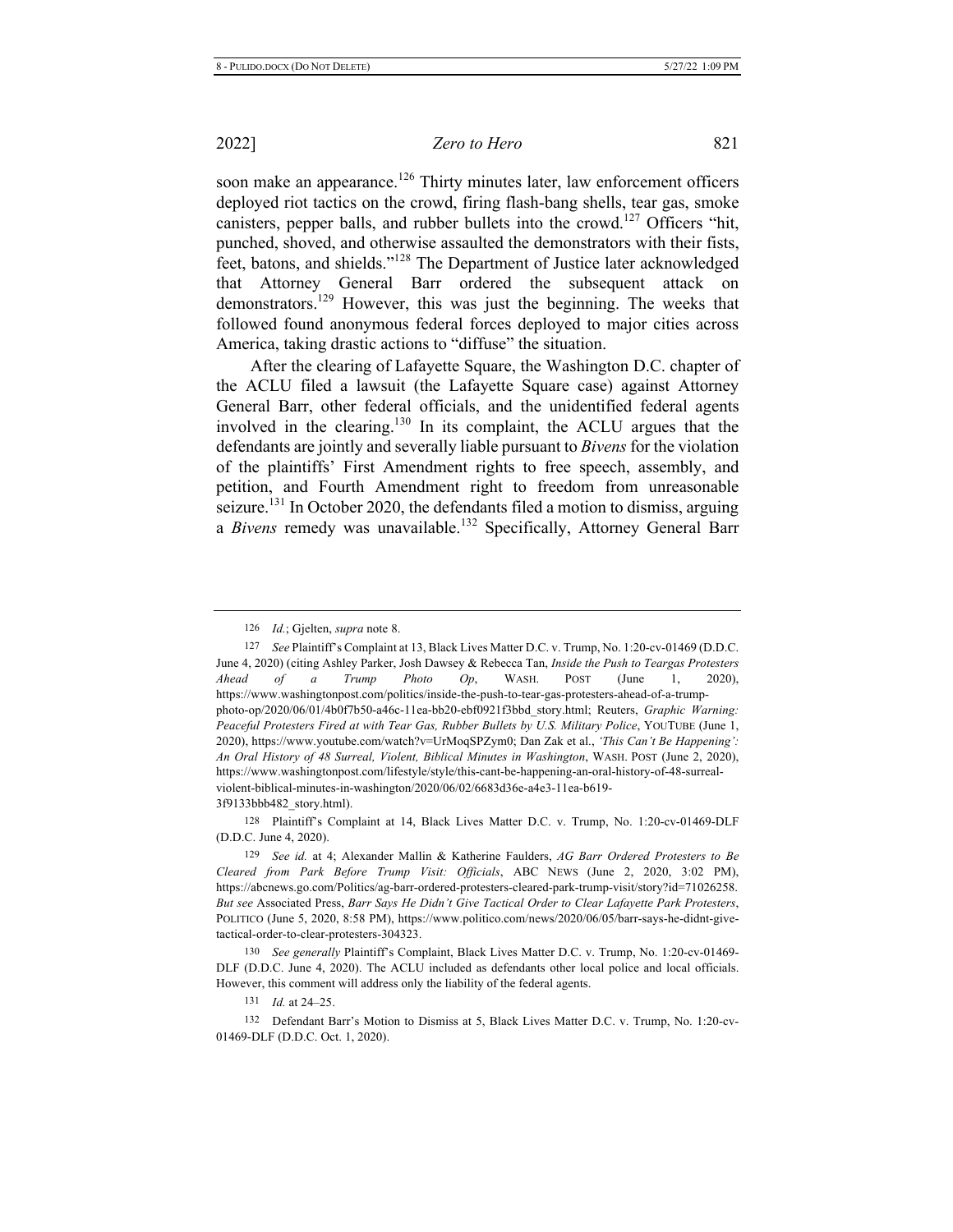argued his rank foreclosed a *Bivens* claim, and "presidential security" counselled hesitation to extend *Bivens* to this case.<sup>133</sup>

#### **B.** *No Redress*

Unsurprisingly, the district court dismissed the *Bivens* claims, finding that the case arose in a new context and special factors counselled hesitation.<sup>134</sup> Under the Court's current *Bivens* framework, the vast majority of cases will be dismissed.<sup>135</sup> The current *Bivens* framework is insufficient to remedy violations by those acting under color of federal law. The *Abbasi* analysis—and the Court's application of it—makes it extremely difficult for plaintiffs to recover.<sup>136</sup> Further, the FTCA, as amended by the Westfall Act, leaves an entire class of plaintiffs without relief, because the Act explicitly excludes constitutional violations.<sup>137</sup>

First, the *Abbasi* framework renders it impossible for plaintiffs to recover.<sup>138</sup> Hernandez was clear that any slight deviation from the Court's previously recognized cases would arise in a new context.<sup>139</sup> In the Lafayette Square case, the court found that the First Amendment claims arose in a new context because the Court never extended *Bivens* to a claim brought under the First Amendment.<sup>140</sup> Although the complaint also alleged Fourth Amendment violations<sup>141</sup>—which have been previously recognized by the Supreme Court<sup>142</sup>—the court found that the claim likewise arose in a new context.<sup>143</sup> The cases differ factually: in *Bivens*, the Fourth Amendment violation happened at the petitioner's home,<sup>144</sup> and here the claims concerned

142 See Wood v. Moss, 572 U.S. 744, 754 (2014); Bivens v. Six Unknown Named Agents of Fed. Bureau of Narcotics, 403 U.S. 388, 390–91 (1971).

143 Black Lives Matter D.C. v. Trump, No. 20-cv-1469 (DLF), 2021 U.S. Dist. LEXIS 114699, at \*25 (D.D.C. June 21, 2021).

144 *See Bivens*, 403 U.S. at 389.

<sup>133</sup> See Defendant Barr's Motion to Dismiss at 16, 24–25, Black Lives Matter D.C. v. Trump, No. 1:20-cv-01469-DLF (D.D.C. Oct. 1, 2021).

<sup>134</sup> Black Lives Matter D.C. v. Trump, No. 20-cv-1469 (DLF), 2021 U.S. Dist. LEXIS 114699, at \*22 (D.D.C. June 21, 2021).

<sup>135</sup> See supra Part II.

<sup>136</sup> See supra Part II.

<sup>137</sup> See supra Part II.

<sup>138</sup> Lindvall, *supra* note 78, at 78–80.

<sup>139</sup> See Hernandez v. Mesa, 140 S. Ct. 735, 743-49 (2020).

<sup>140</sup> Black Lives Matter D.C. v. Trump, No. 20-cv-1469 (DLF), 2021 U.S. Dist. LEXIS 114699, at \*24 (D.D.C. June 21, 2021).

<sup>141</sup> Plaintiff's Complaint at 6, Black Lives Matter D.C. v. Trump, No. 1:20-cv-01469-DLF (D.D.C. June 4, 2020).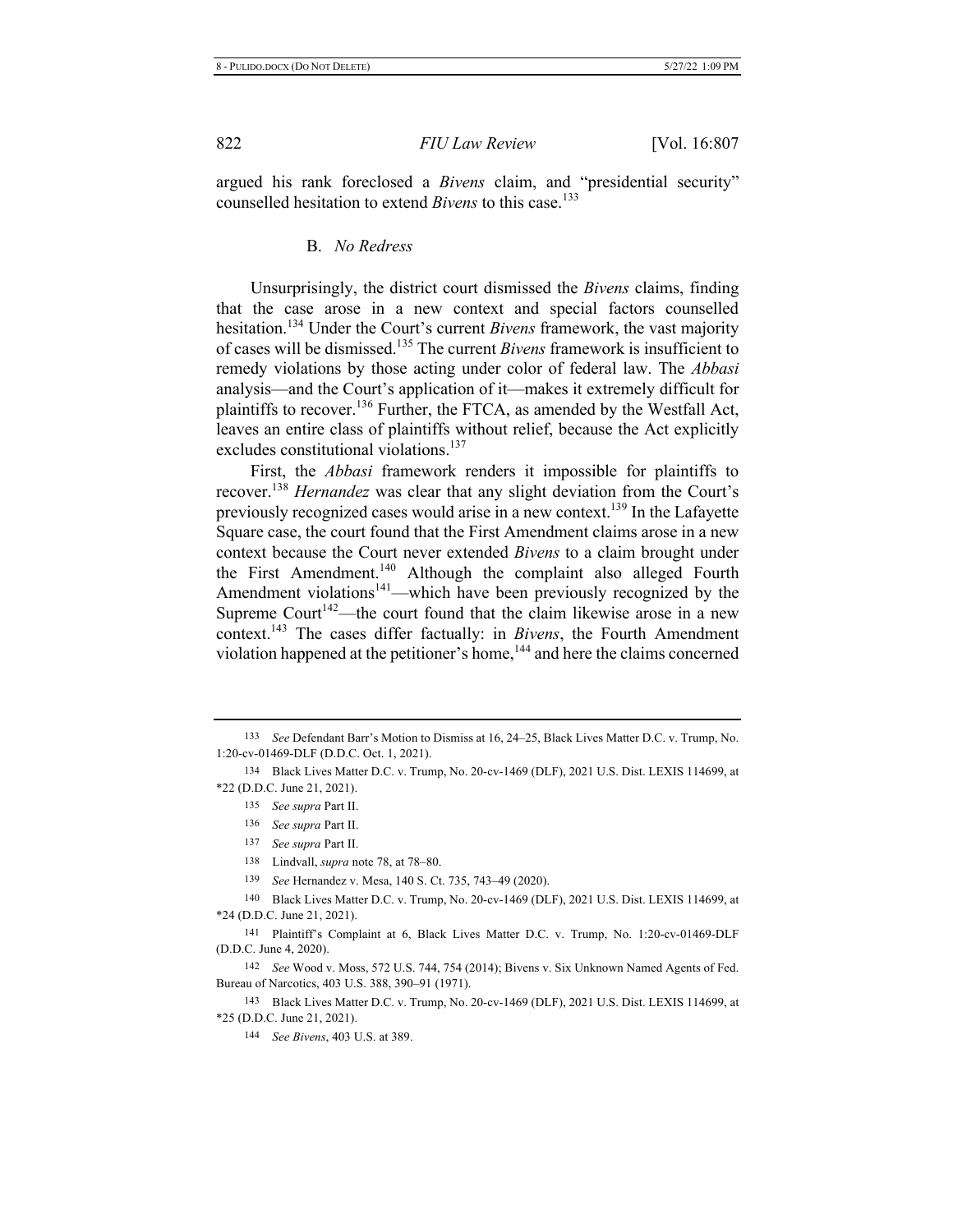government officers' response to a protest.<sup>145</sup> As suspected, the court focused on the factual circumstances rather than the constitutional provision, leaving redress possible only in extremely limited circumstances.

Further, the court found that special factors counseled hesitation. Attorney General Barr raised one special factor in his motion to dismisspresidential security—which was upheld and recognized in court. Comparing the wave of *Bivens* litigation following  $9/11$  (which were denied)<sup>146</sup> to this case, both involved enforcement of executive decisions. Here, Attorney General Barr ordered the clearing of Lafayette Square to ensure President Trump could walk safely to St. John's Church.<sup>147</sup> Regardless of whether this reason is significant, the Supreme Court already decided it would not question the executive's decisions.<sup>148</sup> Thus, the "national security considerations implicated in this context counsel against extending a damages remedy without congressional approval."<sup>149</sup>

Next, the plaintiffs in the Lafayette Square case would likely find no redress under the FTCA. The Westfall Act amended the FTCA so that the Act did not cover constitutional violations,  $150$  and thus the plaintiffs in the Lafayette Square case could not recover for violations of their First and Fourth Amendment rights. Even if Congress repealed the Westfall Act and allowed the FTCA to cover constitutional violations, the FTCA allows recovery only from the United States,<sup>151</sup> not the individual federal officials. Therefore, here, the plaintiffs could not recover from the actual officers who caused their injuries.

The current system of redress does not sufficiently protect individuals whose constitutional rights are violated by an official acting under color of federal law. The protests exposed many flaws within the law and abuses of power by law enforcement. The public's eyes opened to a flawed criminal justice system and demanded systemic change to help aid a hurting nation. Congress proposed different legislation to address these demands: (1) the Justice in Policing Act, intended to resolve issues of police brutality; and (2) the Reforming Qualified Immunity Act, intended to roll back the qualified immunity defense.<sup>152</sup> None of Congress' proposed legislation addresses or

- 150 28 U.S.C.  $\S$  2679(b)(2).
- 151 28 U.S.C. § 1346(b).

152 Justice in Policing Act of 2020, H.R. 7120, 116th Cong. § 102 (2020); Reforming Qualified Immunity Act, S. 4036, 116th Cong. (2020).

<sup>145</sup> Black Lives Matter D.C., 2021 U.S. Dist. LEXIS 114699, at \*1, \*13.

<sup>146</sup> See supra Part II.

<sup>147</sup> See Defendant Barr's Motion to Dismiss at 1, Black Lives Matter D.C. v. Trump, No. 1:20-cv-01469-DLF (D.D.C. Oct. 1, 2020).

<sup>148</sup> See Ziglar v. Abbasi, 137 S. Ct. 1843, 1861 (2017).

<sup>149</sup> Black Lives Matter D.C., 2021 U.S. Dist. LEXIS 114699, at \*29.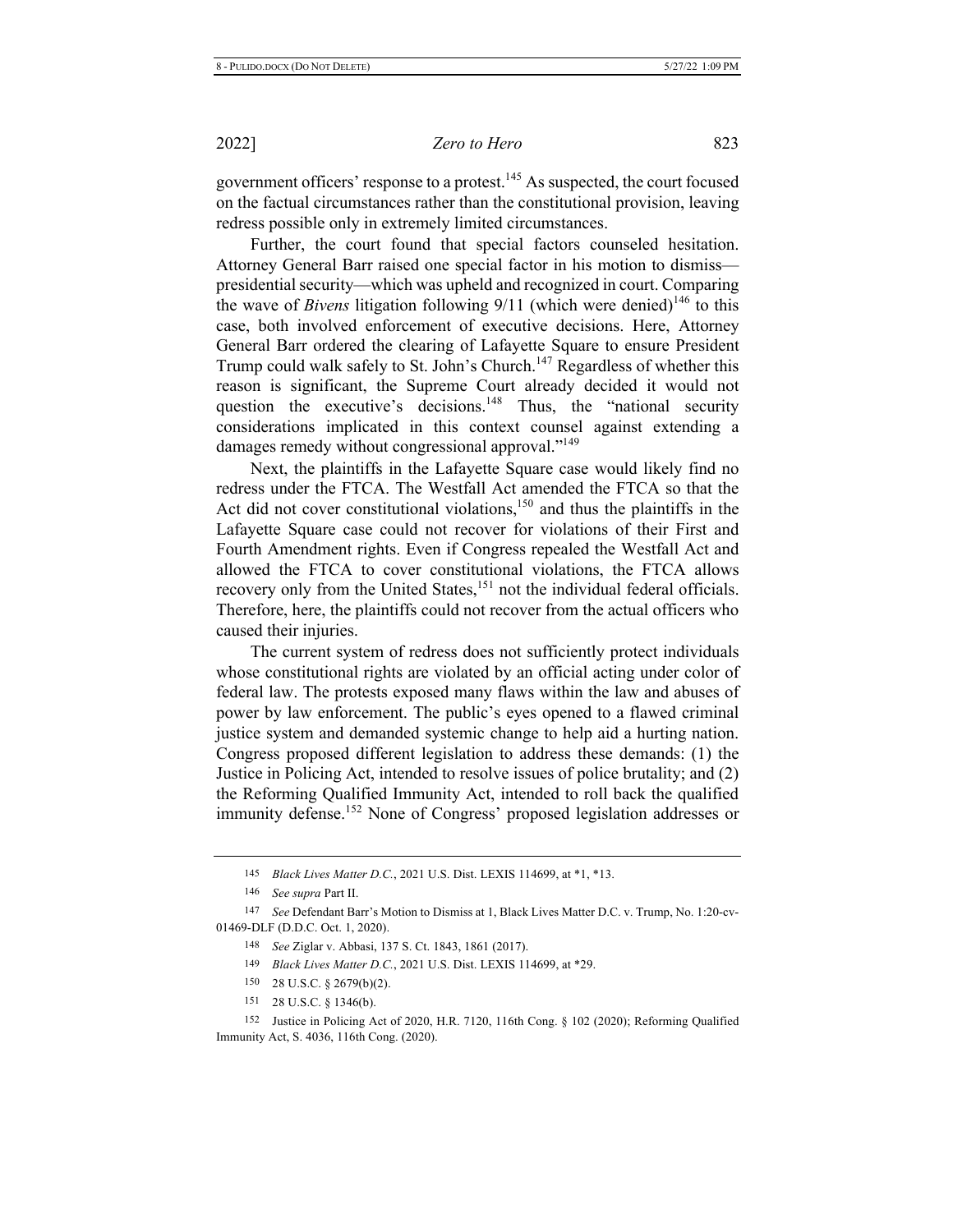attempts to codify *Bivens*. The Court has made its stance extremely clear: it will not extend *Bivens* any further than it already has. Congress must be the branch to take action and codify *Bivens*. Otherwise, federal officials lack the accountability necessary to protect the safety of Americans.

#### **IV. ANSWERING THE FIVE W'S OF CODIFYING BIVENS**

A codified *Bivens* is necessary to provide a right to redress for those whose constitutional rights are violated by federal officials. Federal law enforcement's power continues to grow,<sup>153</sup> and the Supreme Court was clear in *Hernandez* that it would no longer recognize *Bivens* actions unless the case was virtually identical to the cases already decided.<sup>154</sup> As the law currently sits, no route to recovery exists if an individual's rights are violated by federal officials. Section 1983 applies only to violations by officials acting under color of state and local law,<sup>155</sup> providing no redress for those whose rights are violated by officials acting under color of federal law. This section will provide in greater detail what a *Bivens* statute would look like.

In short, under a codified Bivens, an individual may sue any federal agent who, while acting under the color of federal law, violated that individual's constitutional right. Further, this statute would cover all constitutional violations, not just those previously recognized by the Court.<sup>156</sup> This section will also analyze how a codified *Bivens* would resemble and differ from § 1983, using § 1983 as its marker for defining the scope of redress available under a Bivens statute.

A. *Why Congress?* 

Congress must be the branch to create a *Bivens* remedy. Even though Congress has remained silent on codifying *Bivens*, James Pfander argued that Congress already codified *Bivens* through negative implication when Congress passed the Westfall Act.<sup>157</sup> The Westfall Act excluded claims based on a constitutional violation, which Pfander argued indicated Congress's intent for constitutional claims to be brought separately and independently

<sup>153</sup> Criminal Justice: Federal Law Enforcement Agencies, TEXAS A&M KILLIAM LIB. (last updated Mar. 16, 2022, 2:52 PM), https://tamiu.libguides.com/c.php?g=533918&p=3653625. Some argue that the better route is to codify certain Bivens actions, to narrow the right to redress. See also Carmichael, *supra* note 79, at 1121. However, this approach not only narrows an individual's rights, but is impractical. The expansion of federal law enforcement has come to a point where more accountability is necessary.

<sup>154</sup> Hernandez v. Mesa, 140 S. Ct. 735, 741–42 (2020).

<sup>155 42</sup> U.S.C. § 1983.

<sup>156</sup> *See supra* Part II.

<sup>157</sup> JAMES E. PFANDER, CONSTITUTIONAL TORTS AND THE WAR ON TERROR (1st ed. 2017).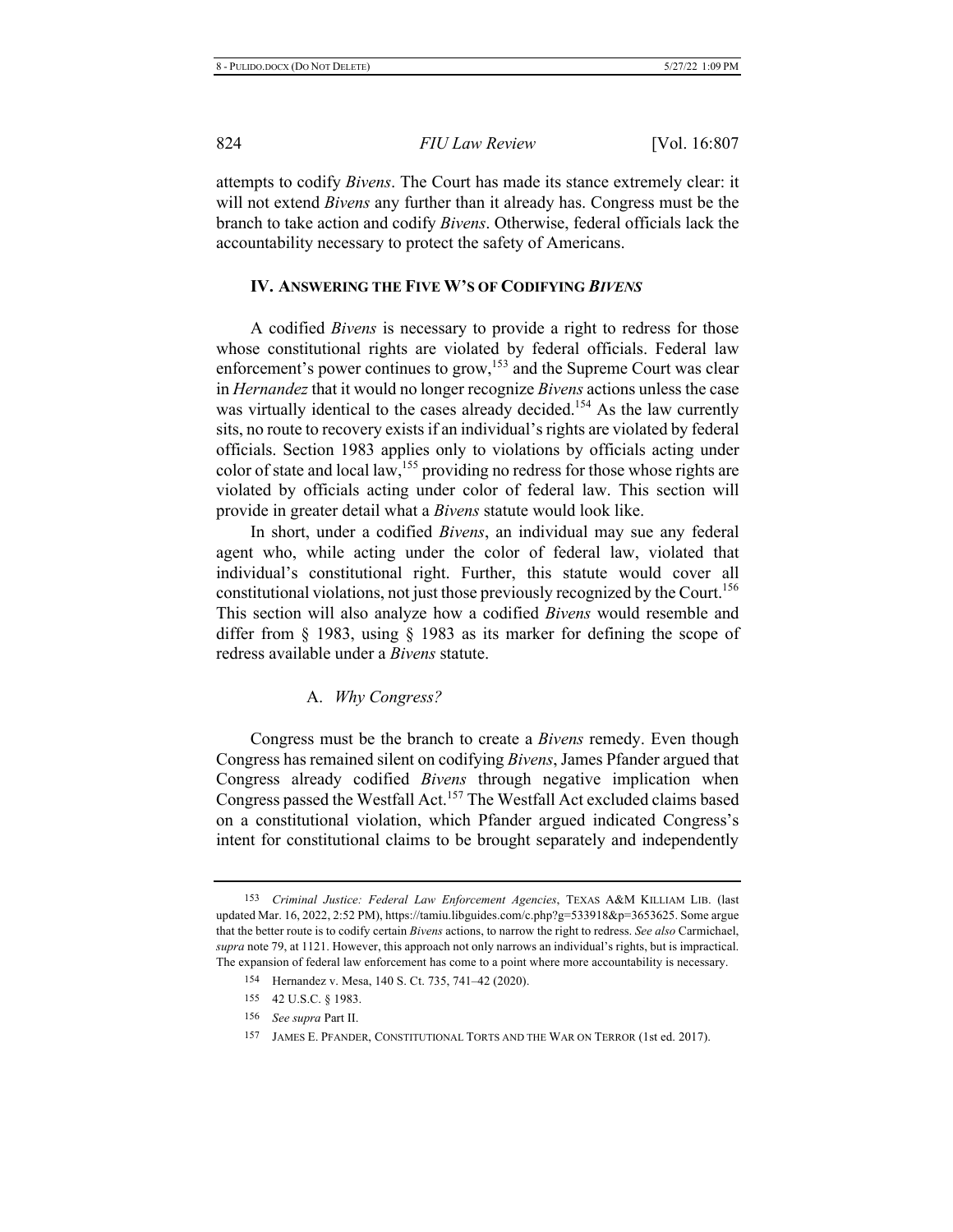from the FTCA.<sup>158</sup> This independent action would be a *Bivens* suit.<sup>159</sup> However, Congress holds the primary responsibility of legislation.<sup>160</sup> Separation of powers principles are subverted "where the whole power of one department is exercised by the same hands which possess the whole power of another department."<sup>161</sup> Although the judiciary's role is largely undefined,  $^{162}$  the judiciary often defers when the powers implicated are typically dedicated to another branch.<sup>163</sup> The dissenters in *Bivens* and *Davis* critiqued the Court for partaking in judicial lawmaking,  $164$  and the majority in later cases have viewed recognizing an implied cause of action as a "disfavored judicial activity."<sup>165</sup> A legislative approach puts the burden back where it rightfully belongs: with the legislature.<sup>166</sup> This approach is the least problematic<sup>167</sup> and provides for uniformity in this area of the law. Although Congress has remained silent on the issue, its silence cannot require the Court to act independently.

Congress has two options: amend  $\S$  1983 to allow for claims against officials acting under color of state or federal law; or enact a separate cause of action.<sup>168</sup> Regardless, to codify *Bivens*, Congress should use § 1983 as its framework:

> Every person who, under color of any statute, ordinance, regulation, custom, or usage, of any State or Territory or the District of Columbia, subjects, or causes to be subjected, any citizen of the United States or other person within the jurisdiction thereof to the deprivation of any rights, privileges, or immunities secured by the Constitution and laws, shall be liable to the party injured... $^{169}$

160 *See Paul M. Secunda, Whither the Pickering Rights of Federal Employees?, 79 U. COLO. L.* REV. 1101, 1147 (2008) (citing Wilkie v. Robbins, 551 U.S. 537, 585 (2007) (Ginsburg, J., concurring in part and dissenting in part) ("If Congress wishes to codify and further define the Bivens remedy, it may do so at any time.")).

166 Secunda, *supra* note 160, at 1148.

167 But see Secunda, supra note 160 (arguing that Congress' silence on codifying Bivens is an indication of its desire to not extend  $\S$  1983 protections to violations by federal officials).

168 See Carmichael, *supra* note 79, at 1119–20.

<sup>158</sup> *Id.* 

<sup>159</sup> See id.; see also Ben Shattuck, Bivens or Nothing Constitutional Torts and Cross-Border *Shootings*, 52 ARIZ. ST. L.J. 1373, 1410 (2020).

<sup>161</sup> See THE FEDERALIST NO. 47 (James Madison).

<sup>162</sup> Ryan D. Newman, Note, From Bivens to Malesko and Beyond: Implied Constitutional *Remedies and the Separation of Powers, 85 TEX. L. REV. 471, 499-500 (2006).* 

<sup>163</sup> *Id.* 

<sup>164</sup> See supra Part II.

<sup>165</sup> Ziglar v. Abbasi, 137 S. Ct. 1843, 1857 (2017).

<sup>169 42</sup> U.S.C. § 1983.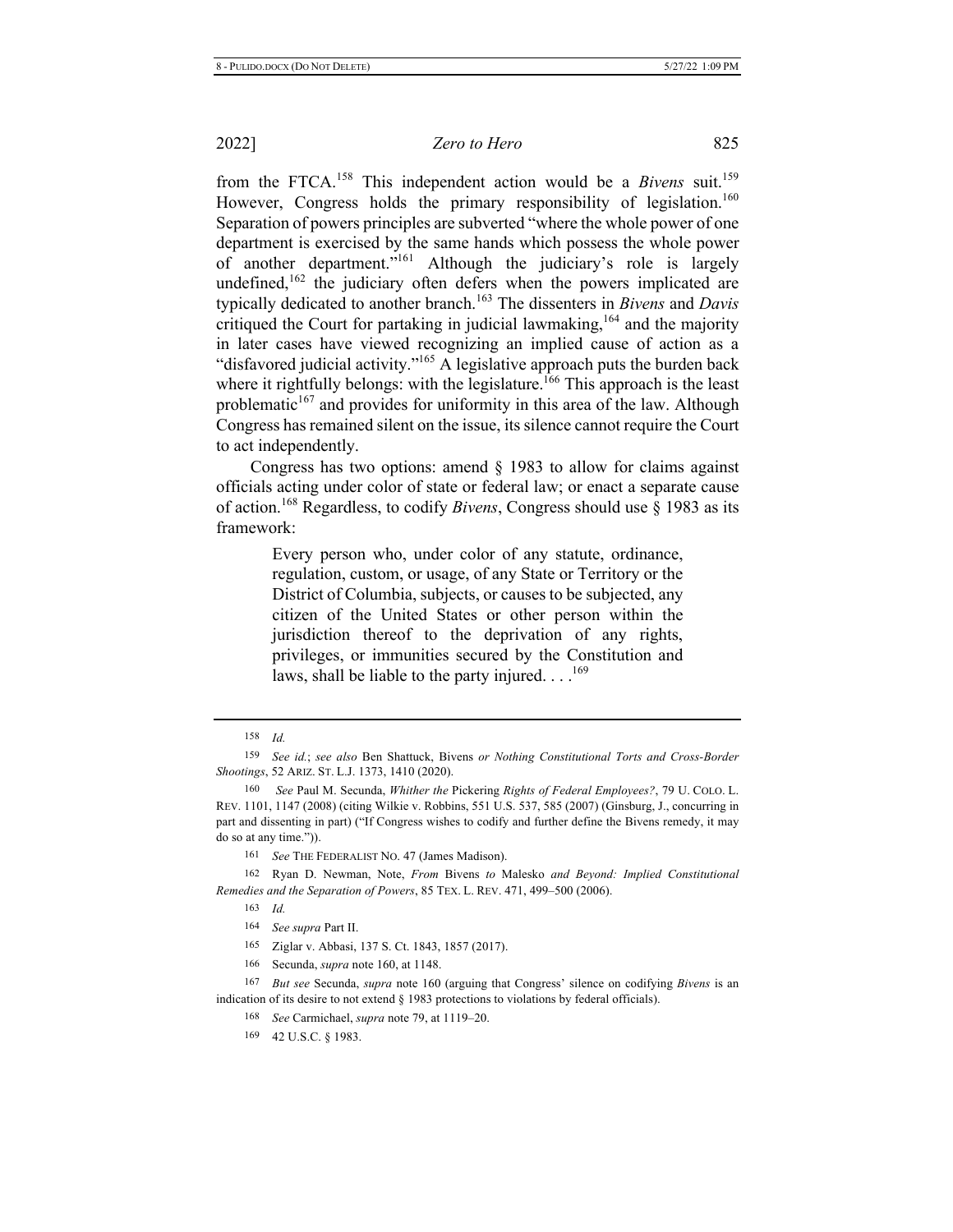Modeling a *Bivens* statute after § 1983 is the most effective solution because § 1983 has been well-received by the legal community<sup>170</sup> and is often praised for being a statute designed "for the public good."<sup>171</sup> Section 1983 (and a codified *Bivens*) allow more liberal recovery<sup>172</sup> and can be more effective than other potential remedies, such as state-law remedies.<sup>173</sup> Using § 1983 as its framework also allows Congress to rely on its precedent to set the standard and resolve any ambiguities between prior *Bivens* jurisprudence and § 1983. Under a codified *Bivens*, an individual whose constitutional rights were violated by a federal official may assert a cause of action if:  $(1)$ the federal agent acted under color of federal law and (2) deprived the individual of any rights, privileges, or immunities secured by the Constitution. $174$ 

#### **B.** *Who Is Liable*

A codified *Bivens* should mirror the standard of liability outlined in § 1983 and already applied in Bivens cases,<sup>175</sup> which subjects any official who acted "under color" of state or local law to liability.<sup>176</sup> Under a codified *Bivens*, an official acts under color when the official (1) misuses power possessed by virtue of federal law; and (2) that misconduct is possible only because the wrongdoer is clothed with the authority of federal law.<sup>177</sup> Under "color" of law includes both official acts following or enforcing an unconstitutional law and where an officer "oversteps" his authority to engage in unconstitutional conduct.<sup>178</sup> Courts have successfully applied this standard in the context of  $\S$  1983 and  $\S$  242, suggesting similar success is possible in the context of a codified Bivens. The analysis would turn on whether the defendant federal agent had the actual or apparent authority from the federal

175 See Wilkie v. Robbins, 551 U.S. 537, 569 (2007) (Ginsburg J., dissenting) (recognizing the same "clothed with authority" standard from Screw and Monroe).

<sup>170</sup> Carmichael, *supra* note 79, at 1120.

<sup>171</sup> See Will v. Mich. Dep't of State Police, 491 U.S. 58, 73 (1989) (Brennan, J., dissenting) (praising the policy promoted by  $\S$  1983 after the Court denied a claim under the statute).

<sup>172</sup> See Matthew W. Tikonoff, A Final Frontier in Prisoner Litigation: Does Bivens Extend to Employees of Private Prisons Who Violate the Constitution?, 40 SUFFOLK U. L. REV. 981, 1001 n.159  $(2007).$ 

 $173$  *Id.* at 1001 n.158.

<sup>174</sup> Although § 1983 applies to both violations of "the Constitution *and laws*," extending a codified Bivens to violations of statutory rights would unnecessarily complicate the availability of remedies. See *infra* Section C.

<sup>176</sup> *See* 42 U.S.C. § 1983.

<sup>177</sup> United States v. Classic, 313 U.S. 299, 326 (1941).

<sup>178</sup> Screws v. United States, 325 U.S. 91, 111 (1945).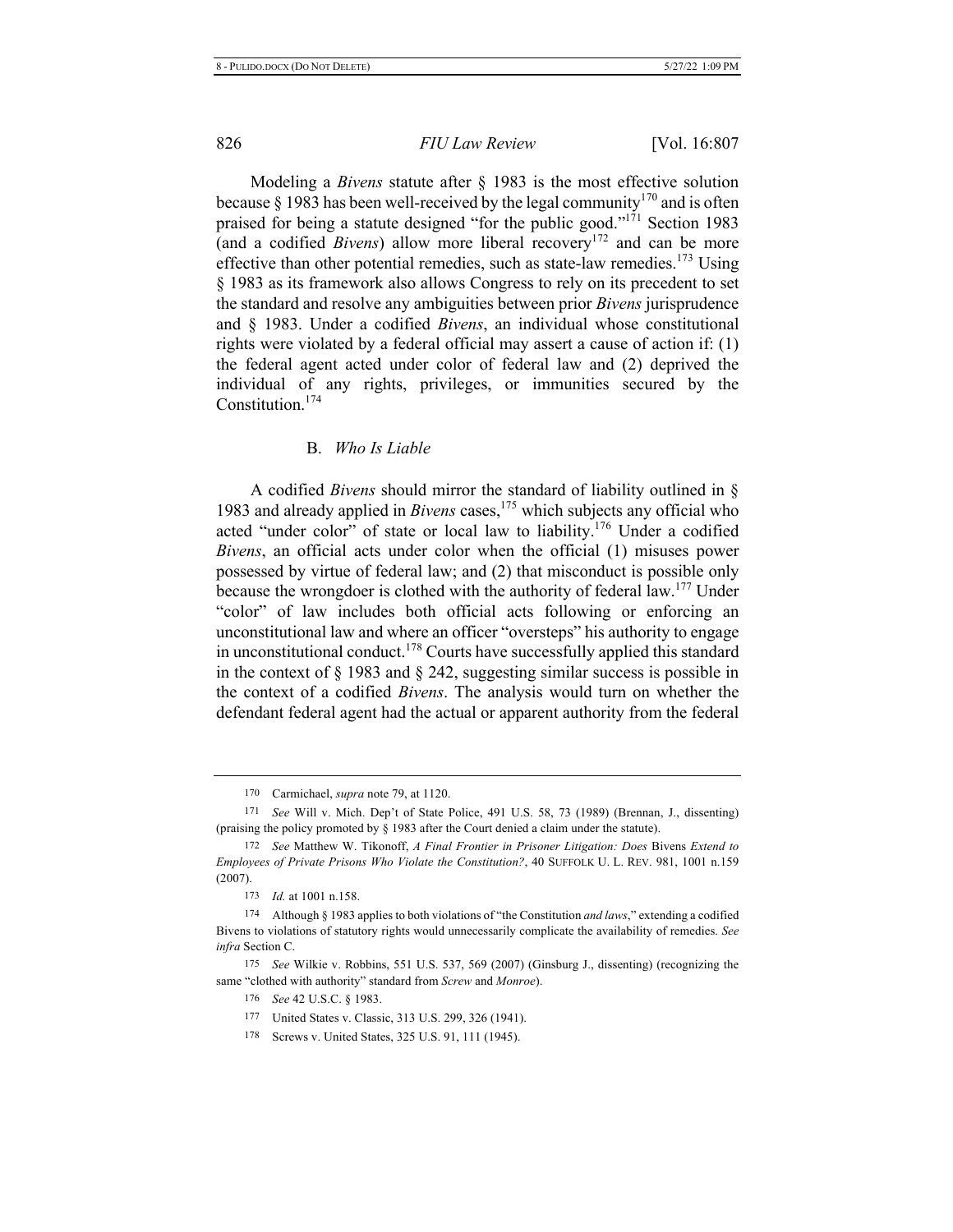government and whether that grant of power enabled the agent to engage in the challenged misconduct.

The Court expressed hesitation towards personal liability in the past when denying a *Bivens* remedy,<sup>179</sup> arguing that individual liability would deter government officials from acting in fear of suit. However, the Court's hesitation should not influence Congress's decision to codify *Bivens*. A recent study of the Federal Bureau of Prison's (BOP) *Bivens* claims found that in less than 5% of cases, BOP employees and their employers paid a share of the settlement amount, the share amounting to only 0.32% of the more than \$18.9 million paid to plaintiffs to resolve these claims.<sup>180</sup> The study also found that government attorneys had the matters resolved with funds from the Judgment Fund, which is funded by the Treasury of the United States.<sup>181</sup> Thus, individual liability would not deter federal officials from doing their jobs because the employees rarely contribute to settlements and judgments in actions brought against them.<sup>182</sup>

The "under color" language can further extend liability to private actors whose position enables the actor to perform similar functions as actors employed by the federal government. The prior *Bivens* framework denied a cause of action where one might exist if the same actor had been clothed with state-granted power.<sup>183</sup> Under this prior framework, a plaintiff could not bring suit against private entities<sup>184</sup> or a private employee of a private entity managing a federal prison.<sup>185</sup> This discrepancy unfairly limits the universe of potential defendants by focusing the analysis on who employs the defendant rather than if the defendant wielded the requisite power. A codified *Bivens* would resolve this discrepancy and allow for a uniform application of the law. In  $\S$  1983 litigation, courts look for "joint participation" between the private actor and government,<sup>186</sup> which lower courts already apply with similar "joint participation" factors in *Bivens* actions. The "under color" requirement of the statute allows a plaintiff to vindicate a violation of her rights by a private actor if the private actor was clothed with the same federally-granted power that a federal actor would be.

<sup>179</sup> See supra Part II.

<sup>180</sup> James E. Pfander et al., The Myth of Personal Liability: Who Pays When Bivens Claims *Succeed, 72 STAN. L. REV. 561, 579 (2020).* 

<sup>181</sup> *Id.* 

<sup>182</sup> *Id.* at 594.

<sup>183</sup> See supra Part II; see also Tikonoff, supra note 172, at 1001–03.

<sup>184</sup> Corr. Servs. Corp. v. Malesko, 534 U.S. 61, 66 (2001).

<sup>185</sup> Minneci v. Pollard, 565 U.S. 118, 131 (2012).

<sup>186</sup> See Brentwood Acad. v. Tenn. Secondary Sch. Ath. Ass'n, 531 U.S. 288, 296 (2001).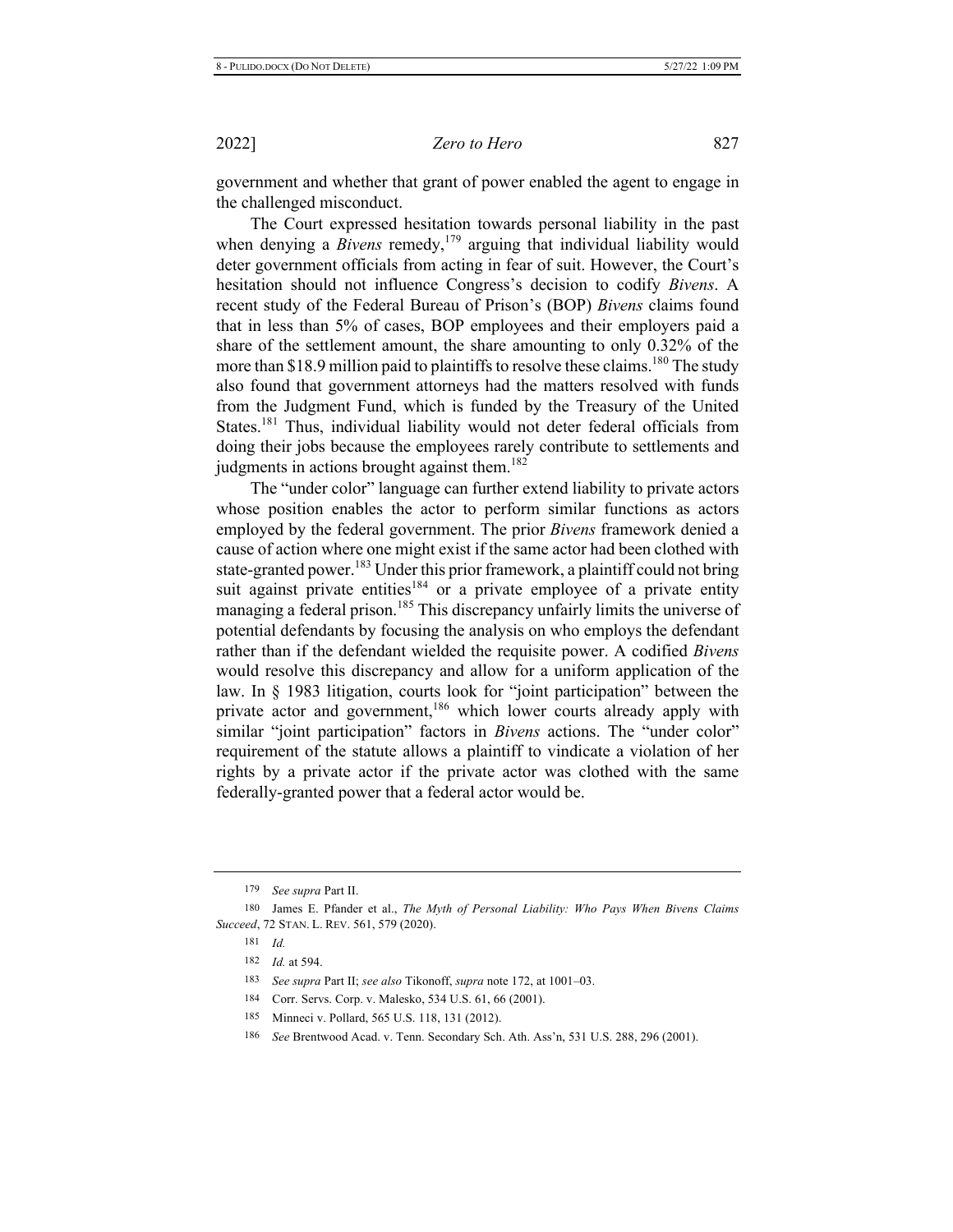Congress must also consider where to end liability. "Persons" does not include a state itself under § 1983,<sup>187</sup> and similar limitations should be maintained under a codified *Bivens*. The United States waives sovereign immunity under the FTCA,<sup>188</sup> which explicitly excludes constitutional violations.<sup>189</sup> Just as "persons" does not extend to the state itself, liability here should not extend to suits against the United States itself. Although this approach would create a discrepancy in the reach of liability between  $\S 1983$ and a codified *Bivens*,<sup>190</sup> the approach would maintain uniformity in federal liability. Using the "under color" standard from  $\S$  1983 resolves many of the discrepancies between § 1983 and *Bivens*, affording plaintiffs the opportunity to bring suit against actors clothed with either state or federal law. Extending liability maintains the balance between remedying violations and holding officials accountable without disadvantaging federal officials because these agents often do not personally contribute to payments from suit.<sup>191</sup>

#### C. *What Rights Are Covered*

#### i. Secured by the Constitution

A codified *Bivens* should cover all rights secured by the Constitution. The prior *Bivens* framework conflated whether a cause of action existed with whether an underlying substantive right was violated.<sup>192</sup> This retail approach to *Bivens* presumed a cause of action was unavailable, whereas a codified *Bivens* would allow courts to adopt a wholesale approach as done in the context of  $\S$  1983, focusing on the constitutional merits of the case. Under a codified *Bivens*, plaintiffs must prove that they were deprived of "rights, privileges, or immunities secured by the Constitution." Unlike the previous *Bivens* framework, which only recognized a cause of action for violations of an individual's Fourth, Fifth, or Eighth Amendment rights—and assumed in the context of the First Amendment—in fear of creating laws reserved for Congress,<sup>193</sup> a codified *Bivens* would cover all rights secured by the

193 See supra Part II.

<sup>187</sup> Will v. Mich. Dep't of State Police, 491 U.S. 58, 71 (1989) (holding that "neither a State nor its officials acting in their official capacities are persons under  $\S$  1983.").

<sup>188 28</sup> U.S.C. § 1346(b).

<sup>189 28</sup> U.S.C. § 2679(b).

<sup>190</sup> See FDIC v. Meyer, 510 U.S. 471, 484–86 (1994); Monell v. Dep't of Soc. Servs., 436 U.S. 658, 694 (1978). In *Monell*, the Court held that municipalities were "persons" under § 1983, "when execution of a government<sup>[</sup>] policy inflict<sup>[ed]</sup> the injury." Monell, 436 U.S. at 694. In Meyer, the Court rejected a Bivens claim against a federal agency to avoid a substantial extension of Bivens and because the "deterrent effects of the Bivens remedy would be lost." Meyer, 510 U.S. at 485-86.

<sup>191</sup> *See Pfander et al., supra note 180, at 622.* 

<sup>192</sup> See supra Part II.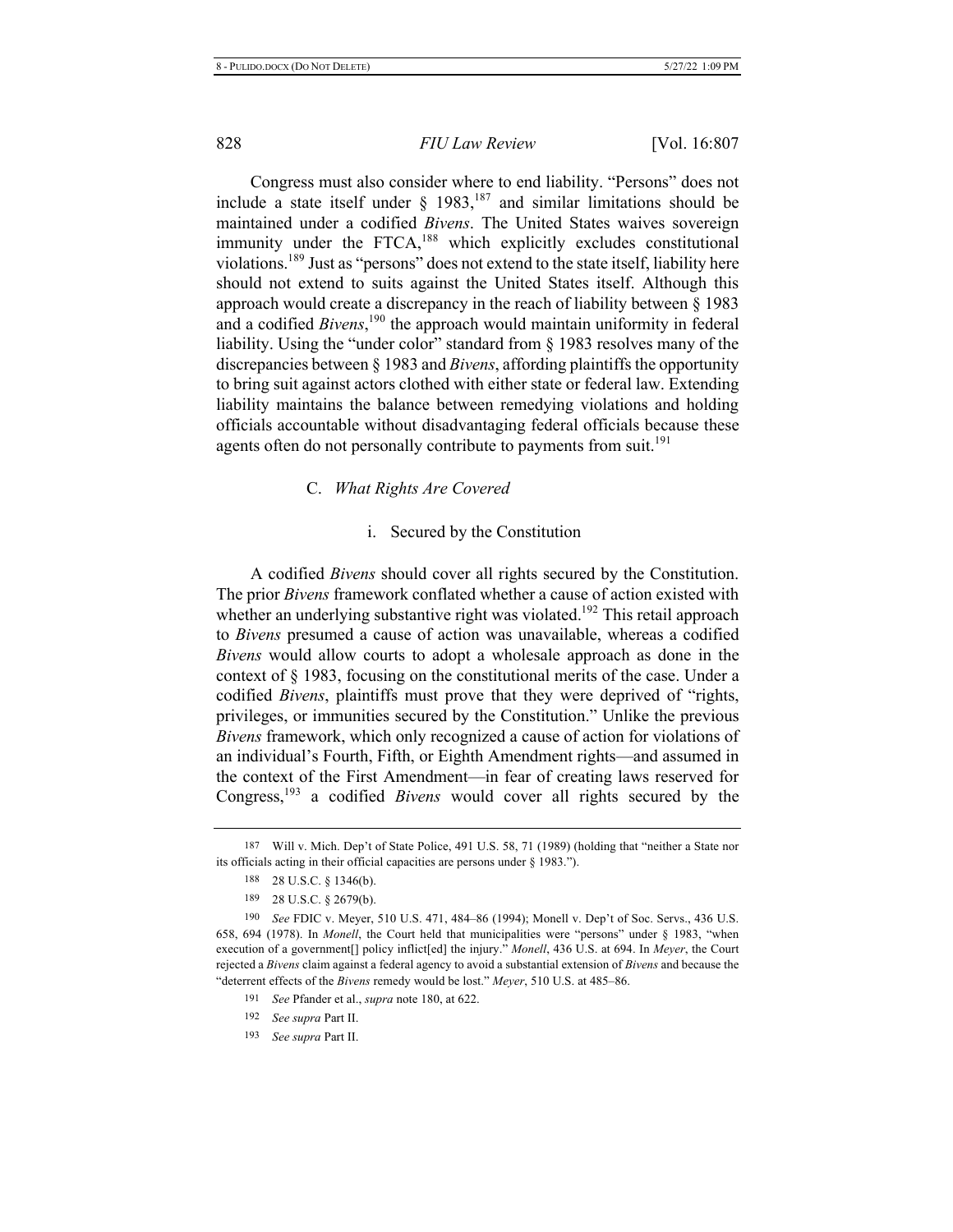*Zero to Hero* 829

Constitution. This parallel resolves the discrepancy between the rights plaintiffs can challenge under § 1983 and *Bivens*.

#### ii. State of Mind Requirement

Because the *Bivens* statute would remedy deprivations of rights secured by the Constitution, the statute should require the same proof standards as  $\S$ 1983. No state of mind is written into  $\S$  1983, but the statute instead incorporates the state of mind of the underlying constitutional right being enforced.<sup>194</sup> A codified Bivens would similarly not comport a state of mind requirement into the *Bivens* statute. Rather, the claim would instead depend on the state of mind derived from the underlying substantive right.<sup>195</sup> The appropriate state of mind would vary by the underlying right and potentially by the factual circumstances surrounding the allegation. For example, under a codified *Bivens*, the plaintiffs in the Lafayette Square case would need to prove that the force used by the federal agents was unreasonable to prove a violation of their Fourth Amendment rights.

#### iii. Differences from  $\S$  1983

Section 1983 and a codified *Bivens* should not be entirely identical. Specifically, a codified *Bivens* should not extend to statutory violations<sup>196</sup> and should not apply as broadly as  $\S$  1983 does where an alternative remedial scheme is available. First, limiting a codified *Bivens* to only constitutional violations would more closely resemble the current *Bivens* availability. Extending *Bivens* to incorporate statutory violations would unnecessarily over-broaden the availability of this remedy. Rather, limiting *Bivens* to constitutional violations alone would neatly provide an opportunity for redress that is currently unavailable for plaintiffs. Plaintiffs can already receive redress for statutory violations under the FTCA and Westfall Act.<sup>197</sup> Thus, Congress would only need to codify the gap left by the FTCA and Westfall Act: a right to redress for violations of the Constitution.

Further, § 1983 and a codified *Bivens* should differ in its approach of permitting a cause of action when an alternative remedial scheme exists.

<sup>194</sup> Parratt v. Taylor, 451 U.S. 527, 534–35 (1981) (concluding that  $\S$  1983 does not contain its own state of mind requirement independent of the state of mind of that necessary to prove a violation of the underlying right).

<sup>195</sup> See Farmer v. Brennan, 511 U.S. 825, 837 (1994) (implicitly recognizing that the underlying constitutional standard defines requisite state of mind in *Bivens* actions).

<sup>196</sup> See 42 U.S.C. § 1983. Unlike § 1983 claims, which remedy violations of statutory rights, a codified Bivens should be limited to constitutional violations.

<sup>197</sup> *See supra* Part II.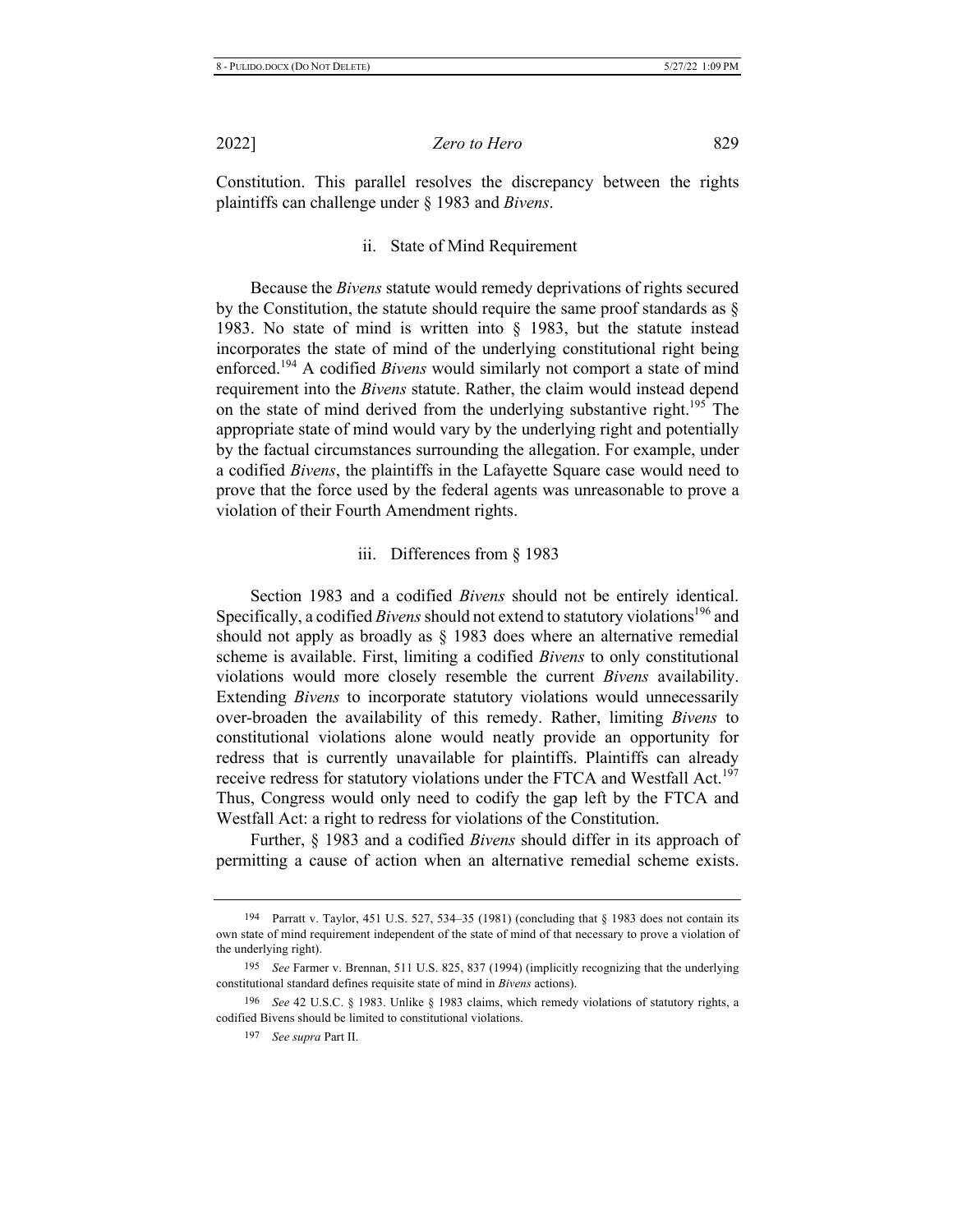Section 1983 allows a plaintiff to bring parallel and concurrent constitutional and statutory claims. However, Congress has developed a separate statutory scheme around *Bivens*,<sup>198</sup> offering alternative mechanisms for redress.<sup>199</sup> Previously, the Court has denied *Bivens* cases where an alternative remedy is available, citing floodgate concerns<sup>200</sup> and Congressional intent.<sup>201</sup> Section 1983 provides a "controlled experiment"<sup>202</sup> and can guide Congress in evaluating the scope of rights available under  $Bivens.^{203}$  In § 1983 claims, an alternative remedy does not automatically preclude a claim, especially where the scope of rights and redress available differ.<sup>204</sup> Absent explicit Congressional intent to displace a *Bivens* remedy, a codified *Bivens* could permit plaintiffs to bring a *Bivens* claim where alternative remedial schemes exist but differ in scope of rights and redress available.<sup>205</sup>

For example, the civil service scheme provides a remedy for the violation of a federal employee's constitutional rights.<sup>206</sup> However, the civil service scheme does not allow plaintiffs to bring suit against government officials, the rights differ from those available under  $Bivens$ <sup>207</sup> and scholars have questioned the effectiveness of remedies through the civil service scheme.<sup>208</sup> Congress could allow plaintiffs to bring a *Bivens* claim where an alternative remedy exists in these instances to ensure plaintiffs can receive proper redress. Nonetheless, there are several differences between the structure of the federal government and the governments of the states, and the unique role of the federal government as an employer suggests a more limited scope of rights available is appropriate. Congress would likely not permit concurrent constitutional and statutory claims, in fear that it would interfere with the existing large statutory scheme it created.

- 204 <sup>4</sup> See Fitzgerald v. Barnstable Sch. Comm., 555 U.S. 246, 252-53 (2009).
- 205 5 See Pfander & Bartmanis, *supra* note 203, at 143.
- 206 6 See Bush v. Lucas, 462 U.S. 367, 380-81, 388 (1983).
- 207 7 *Id.* at 389–90.
- 208 <sup>8</sup> Pfander & Bartmanis, *supra* note 203, at 143 n.141.

<sup>198</sup> See 28 U.S.C. § 1346(b).

<sup>199</sup> See generally PFANDER, supra note 157.

<sup>200</sup> 0 Wilkie v. Robbins, 551 U.S. 537, 561 (2007).

<sup>201</sup> 1 Ziglar v. Abbasi, 137 S. Ct. 1843, 1862 (2017).

<sup>202</sup> *Wilkie*, 551 U.S. at 581.

<sup>203</sup> 3 James E. Pfander & David Baltmanis, *Rethinking Bivens: Legitimacy and Constitutional* Adjudication, 98 GEO. L.J. 117, 139-40 (2009).